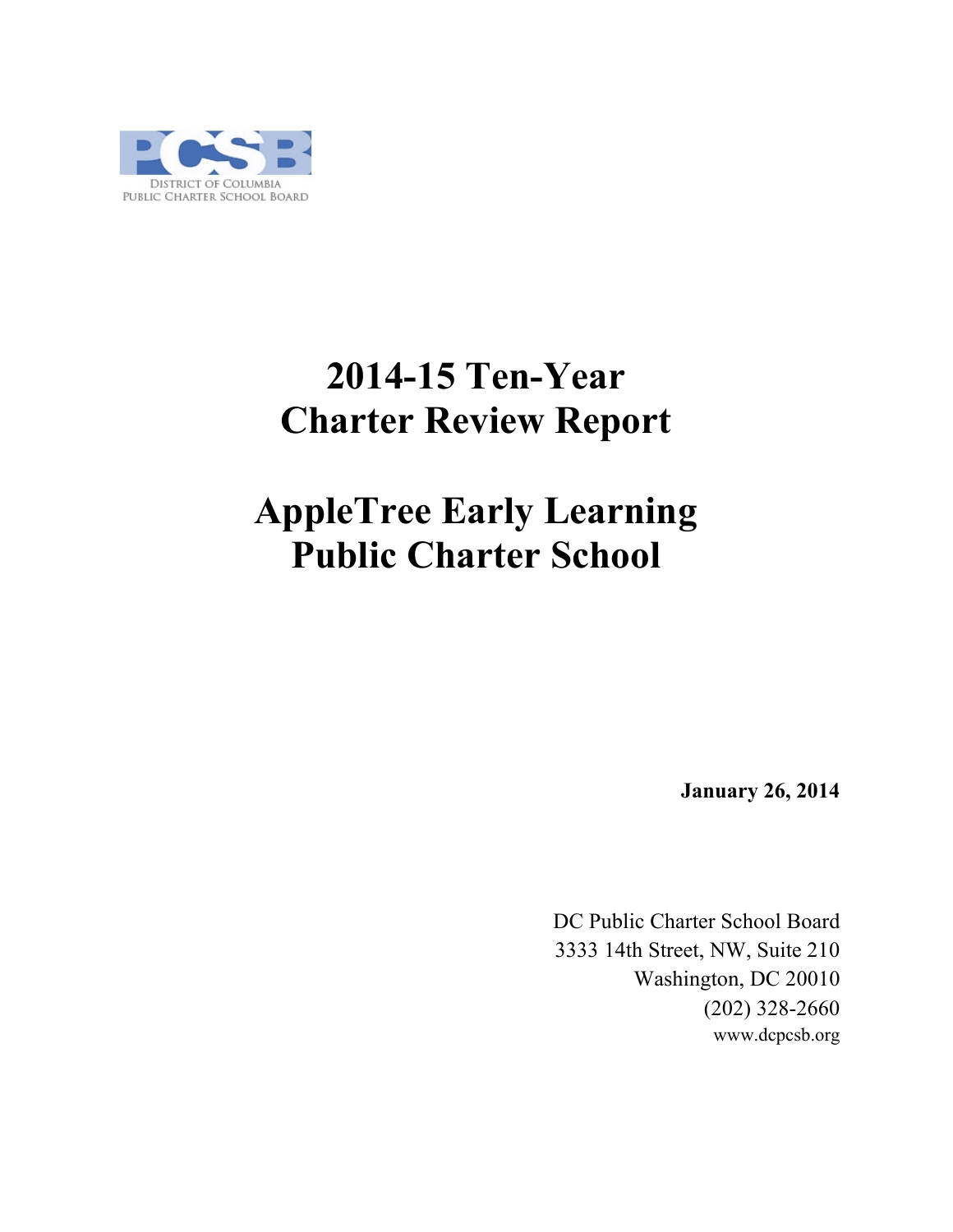## **TABLE OF CONTENTS**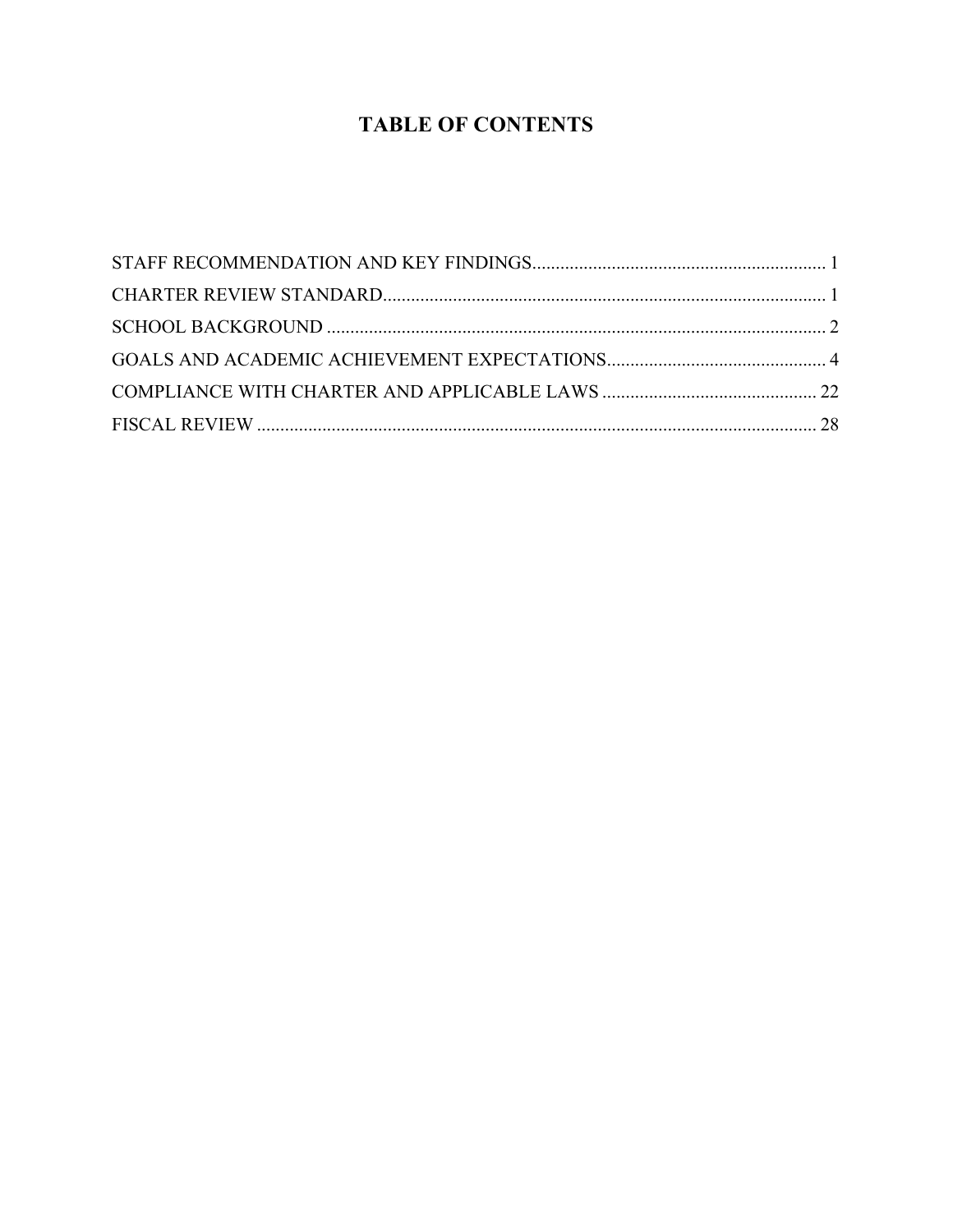## **BOARD VOTE AND KEY FINDINGS**

The District of Columbia Public Charter School Board ("PCSB") staff has conducted a charter review of the District of Columbia AppleTree Early Learning Public Charter School ("AppleTree PCS") according to the standard required by the School Reform Act ("SRA"), D.C. Code §§ 38-1802 *et seq*. 1

PCSB staff's analysis of the school's goals and academic achievement expectations ("academic expectations") concludes that AppleTree PCS fully met four goals and academic expectations, substantially met one goal, and partially met two goals. The school has not materially violated the law or its charter, and is in strong fiscal health. Based on these findings, the PCSB Board voted 6-0 at its January 26, 2015 meeting to grant full continuance to AppleTree PCS.

Apple Tree PCS's campuses vary in their quality, with some showing consistently outstanding academic outcomes for students on multiple metrics and others showing some strengths, but also areas for improvement. AppleTree PCS receives management services from the AppleTree Institute for Education Innovation (the "AppleTree Institute"), which also partners with other schools to provide early childhood instructional support. Given the aggressive growth plan of the AppleTree Institute, and the school's pending expansion to open a new campus co-located with Rocketship Public Charter School ("Rocketship PCS"), PCSB suggests that the board of AppleTree PCS focus keenly on the quality of its campuses to ensure that they continue to get the needed instructional support to be high-quality schools as measured by the school's goals. Moreover, the school should note that it must fully meet all of its goals at its 15-year renewal to receive charter renewal.

## **CHARTER REVIEW STANDARD**

The SRA provides that "PCSB shall review [a school's] charter at least once every [five] years."<sup>2</sup> As part of this review, PCSB must determine whether:

- (1) The school committed a material violation of applicable laws or a material violation of the conditions, terms, standards, or procedures set forth in its charter, including violations relating to the education of children with disabilities; and/or
- (2) The school failed to meet the goals and student academic achievement expectations set forth in its charter.<sup>3</sup>

<sup>&</sup>lt;sup>1</sup> D.C. Code § 38-1802.12(a)(3).<br><sup>2</sup> D.C. Code §38-1802.12(a)(3).<br><sup>3</sup> D.C. Code § 38-1802.12(c).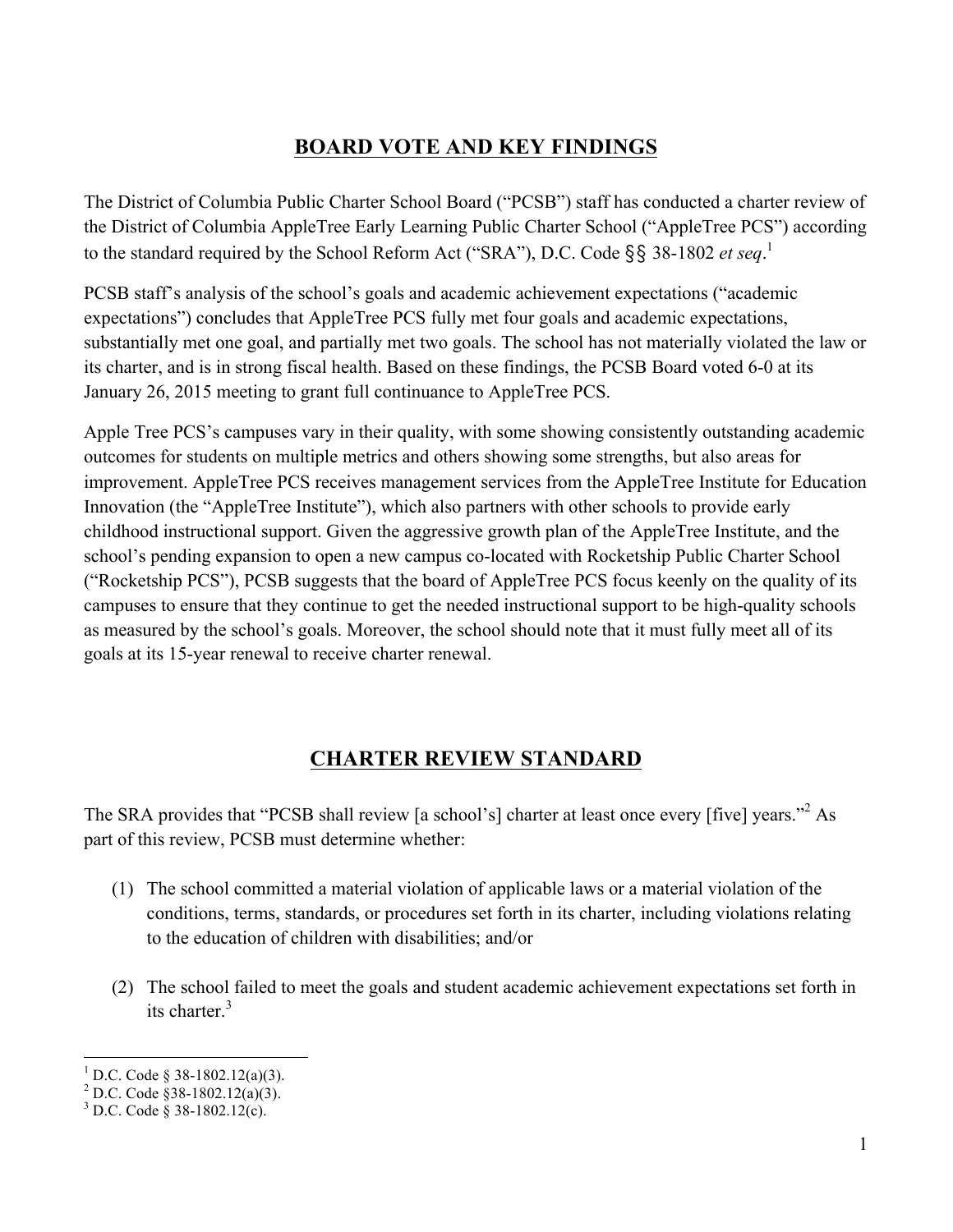If PCSB determines that a school undergoing a five- or ten-year review has committed a material violation of law, or has not met its goals and expectations, it may, at its discretion, revoke the school's charter, or grant the school a conditional continuance.<sup>4</sup>

Additionally, there is a fiscal component to the charter review. PCSB is required by the SRA to revoke a school's charter if PCSB determines in its review that the school (1) has engaged in a pattern of nonadherence to generally accepted accounting principles ("GAAP"); (2) has engaged in a pattern of fiscal mismanagement; and/or (3) is no longer economically viable.

## **SCHOOL BACKGROUND**

AppleTree PCS began operation in 2005 under authorization from PCSB and currently serves three- and four-year-old pre-kindergarten students. Its mission is "to provide young children with the social, emotional and cognitive foundations that will enable them to succeed in school."<sup>5</sup>

AppleTree PCS was founded by the AppleTree Institute, a non-profit organization founded in 1996 to "increase the supply of effective schools through innovation"<sup>6</sup> and that created the nation's first charter school incubator. In 2001, AppleTree Institute opened a tuition-free laboratory pre-school that implemented a research-based language and literacy program, which then became AppleTree PCS. The AppleTree Institute currently provides a range of management services to AppleTree PCS, including benefits management, payroll processing, and accounting services, among other things.<sup>7</sup>

In 2005, AppleTree PCS initially served 36 students in Southwest DC. It grew to 180 students in 2008. In 2009, its enrollment almost doubled by expanding from 180 to 320 students; it also opened the Oklahoma Avenue campus that year. It added another 300 students and four new campuses in 2011. Today, AppleTree PCS serves over 640 students across five campuses in Wards 1, 6, 7, and 8. In December 2014, the PCSB Board approved a request from the school to increase its enrollment ceiling from 651 to 833 over the course of three academic years.<sup>8</sup> Most of this increase relates to a partnership with Rocketship Public Charter School ("Rocketship PCS"). Upon Rocketship PCS's opening, AppleTree PCS will operate a pre-school campus in the Rocketship PCS facility, with projected enrollment of 160 students.<sup>9</sup>

Information about the school and an overview of its performance data are summarized in the table below.

<sup>&</sup>lt;sup>4</sup> D.C. Code § 38-1802.12(a)(3); § 38-1802.13.<br><sup>5</sup> AppleTree PCS Charter Agreement and Application, attached as Appendix A.<br><sup>6</sup> See http://www.appletreeinstitute.org/about/history/, printout attached as Appendix B.<br><sup>7</sup> S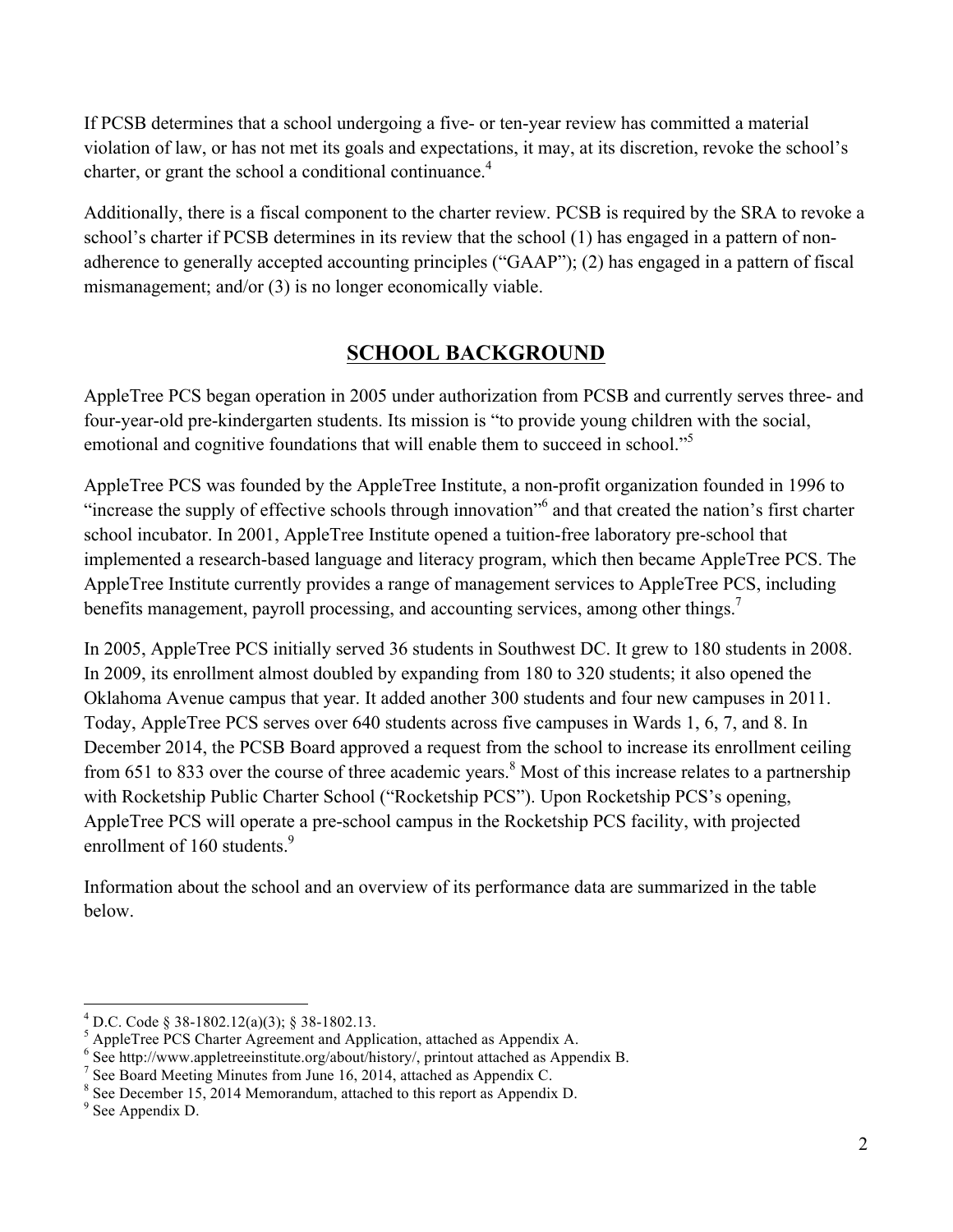| Campus              | Ward | Year<br>Opened | 2013-14<br><b>Student</b><br><b>Enrollment</b> | 2010-11<br><b>PMF</b>          | 2011-12 PMF                                                      | 2012-13<br><b>PMF</b> | 2013-14<br><b>PMF</b> |  |
|---------------------|------|----------------|------------------------------------------------|--------------------------------|------------------------------------------------------------------|-----------------------|-----------------------|--|
| Columbia<br>Heights | 1    | 2007-08        | 161                                            | $6$ of $6$<br>targets          | 10 of 10 targets                                                 | $4$ of $4$<br>targets | 6 of 7<br>targets     |  |
|                     |      | 2007-08        | 83                                             | Riverside<br>4 of 6<br>targets | Riverside<br>9 of 10 targets                                     | 4 out of 4            | 6 of 7                |  |
| Southwest           | 6    |                |                                                | Amidon<br>6 of 6<br>targets    | Amidon<br>9 of 10 targets                                        | targets               | targets               |  |
| Oklahoma<br>Avenue  | 7    | 2010-11        | 162                                            | $6$ of $6$<br>targets          | 8 of 10 targets                                                  | $4$ of $4$<br>targets | 5 of 7<br>targets     |  |
| Lincoln<br>Park     | 6    | $2011 - 12$    | 61                                             | N/A                            | 8 of 10 targets                                                  | $4$ of $4$<br>targets | 6 of 7<br>targets     |  |
| Southeast           | 8    | 2011-12        | 172                                            | N/A                            | Douglas Knoll<br>9 of 10 targets<br>Parklands<br>9 of 10 targets | $4$ of $4$<br>targets | 4 of 7<br>targets     |  |

#### **Charter Amendments**

In 2013-14, AppleTree PCS submitted a petition to amend its charter to adopt the Early Childhood  $PMF<sup>10</sup>$  as its goals and academic expectations and to formalize its relationship with the AppleTree Institute, which acts as a management organization of the AppleTree PCS campuses. PCSB granted AppleTree PCS's amendment request at its June 2014 board meeting.<sup>11</sup>

#### **Previous Charter Review**

PCSB conducted a charter review of AppleTree PCS during the 2010-11 school year. In this review, PCSB noted that the school had met its goals and academic expectations; had no known violations relating to the education of children with disabilities; had not engaged in a pattern of fiscal mismanagement; had followed generally accepted accounting principles; and was economically viable.<sup>12</sup> Based on this review, the PCSB Board voted in February 2011 to grant full charter continuance to AppleTree PCS.<sup>13</sup>

<sup>&</sup>lt;sup>10</sup> The Early Childhood PMF is a standardized framework for assessing the performance of early childhood programs.<br><sup>11</sup> See Appendix C.<br><sup>12</sup> See 5-Year Review Board Memorandum, attached as Appendix E.<br><sup>13</sup> See Board Meet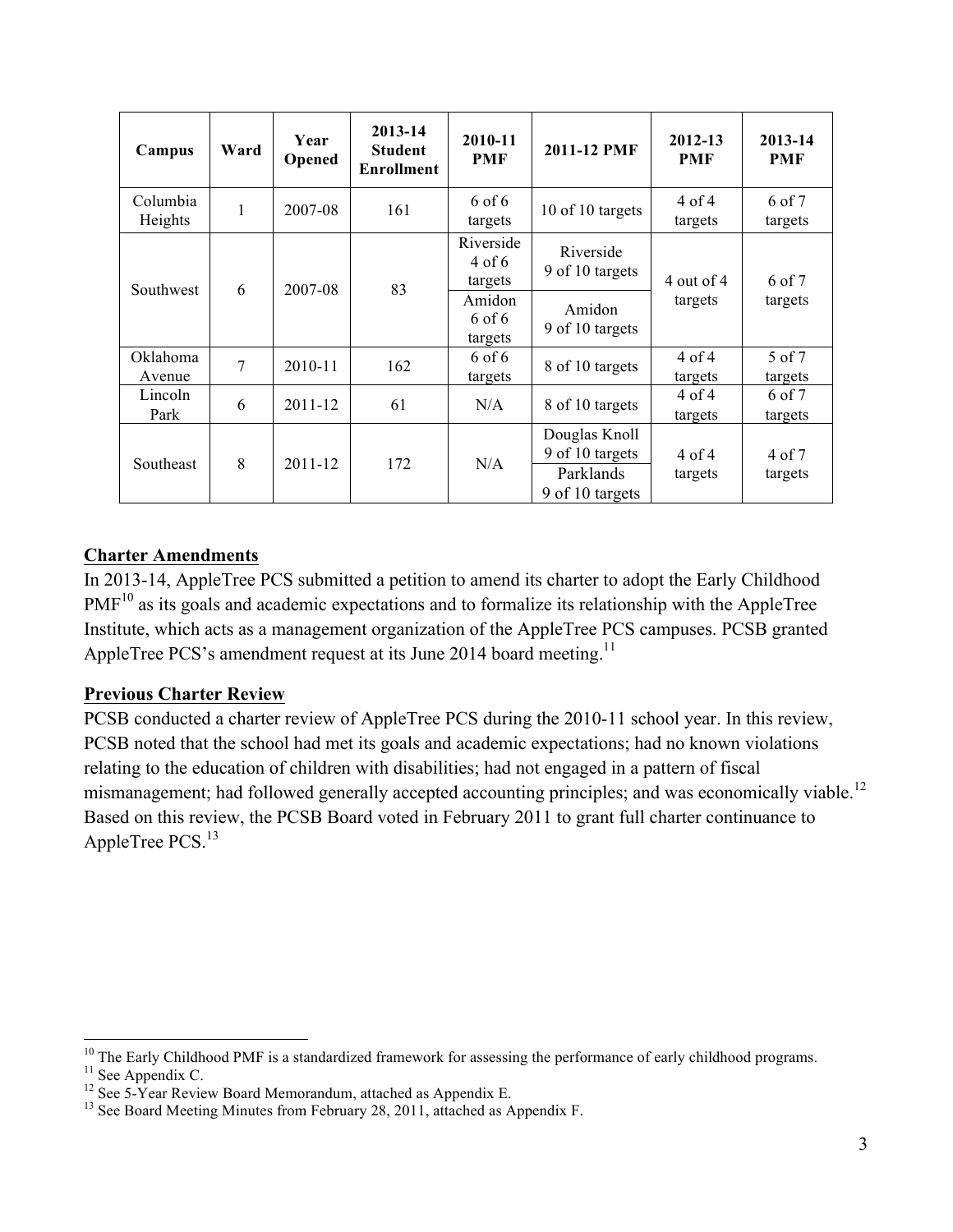## **GOALS AND ACADEMIC ACHIEVEMENT EXPECTATIONS**

The SRA requires PCSB to review whether a school has met its goals and academic expectations at least once every five years. Goals and expectations are only considered as part of the renewal analysis if they were included in a school's charter, charter agreement, or accountability plans approved by the PCSB Board (collectively, the "Charter").

In June 2014, the PCSB Board approved AppleTree PCS's petition to amend its charter to adopt goals and expectations related to PCSB's EC PMF.<sup>14</sup> Consistent with PCSB policy, when a school adopts the PMF as its goals and academic expectations, PCSB will assess whether a school has met its goals and academic expectations starting in the school year that the respective PMF was formally adopted by the PCSB Board. As such, the EC PMF is considered to be AppleTree PCS's goals and academic expectations for pre-kindergarten 3 and pre-kindergarten 4 starting in school year 2013-14. Per PCSB policy and the school's 2014 amendment, these grade levels will be deemed to have met their goals and academic expectations at the school's ten-year charter review based on:

- Attainment of the majority of targets outlined in the school's Early Childhood Accountability Plans for school years 2010-11 and 2011-12, and the Pilot EC PMF 2012-13.
- Attainment of all of the following targets in the EC PMF for school years 2013-14:

60% of pre-kindergarten-3 and pre-kindergarten-4 students will meet or exceed the average growth or will score in the proficient range on the literacy portion of the Every Child Ready assessment, as designated by the publisher;

60% of pre-kindergarten-3 and pre-kindergarten-4 students will meet or exceed the average growth or will score in the proficient range on the math portion of the Every Child Ready assessment, as designated by the publisher;

The school will obtain an average score of 3 on Instructional Support, 5 on Emotional Support, and 5 on Classroom Organization on the CLASS assessment;

On average, pre-kindergarten-3 and pre-kindergaten-4 students will attend school 88% of the days; and

60% of pre-kindergarten-3 and pre-kindergarten-4 students will progress to grade level baseline on the Social-Emotional Learning portion of the Positive Behavior Rating Scale assessment, as designated by the publisher.

<sup>&</sup>lt;sup>14</sup> See Appendix C.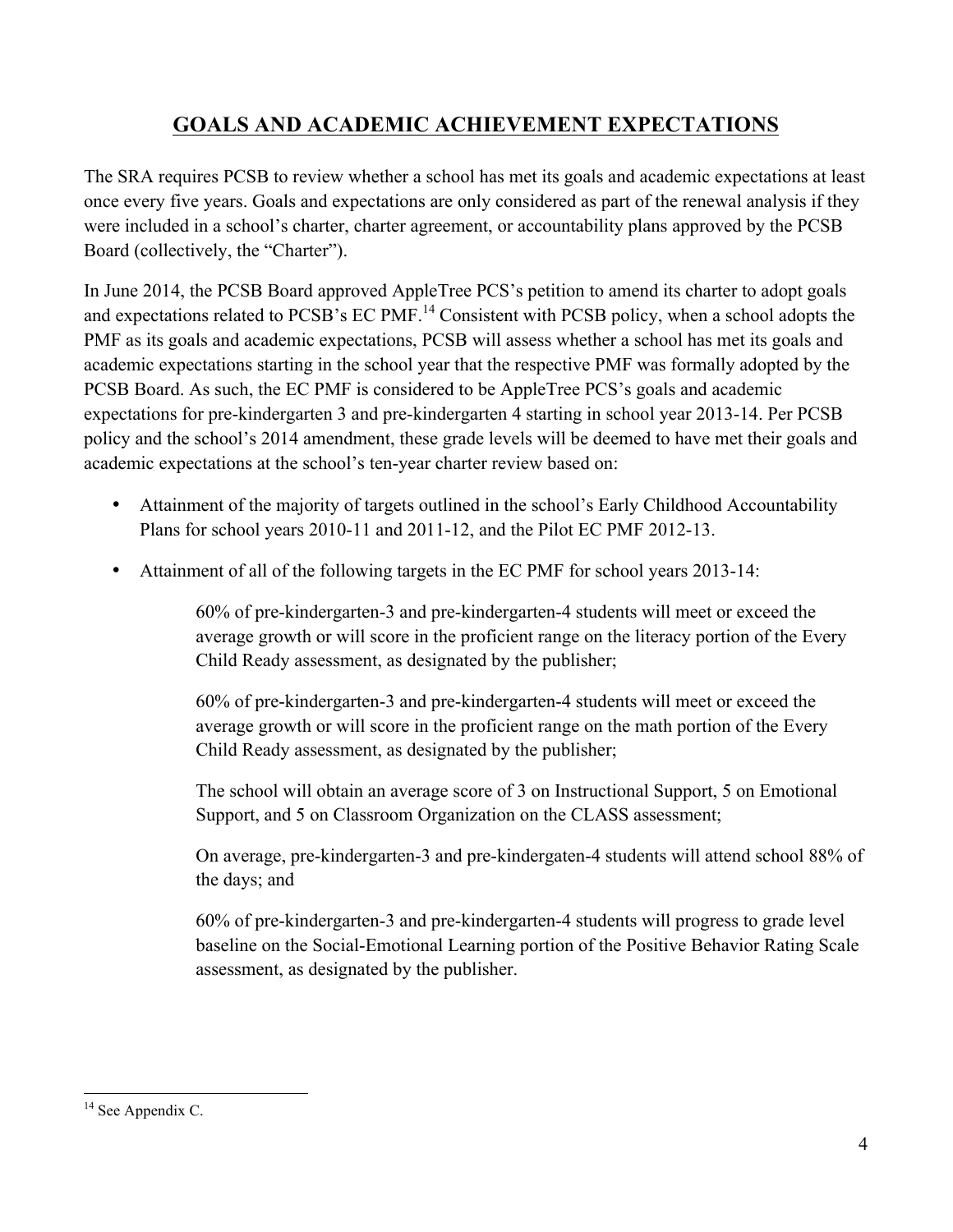The chart below summarizes PCSB's determinations of whether each academic program met their respective goals and academic expectations. These determinations are further detailed in the body of this report.

|   | <b>Goals and Academic Expectations</b>                                                                                                                                                                                                 | Met?          |
|---|----------------------------------------------------------------------------------------------------------------------------------------------------------------------------------------------------------------------------------------|---------------|
|   | <b>Literacy Progress</b>                                                                                                                                                                                                               | Substantially |
| 2 | Literacy Achievement                                                                                                                                                                                                                   | Yes           |
| 3 | <b>Math Progress</b>                                                                                                                                                                                                                   | Yes           |
| 4 | Math Achievement                                                                                                                                                                                                                       | Yes           |
| 5 | Attendance                                                                                                                                                                                                                             | Partially     |
| 6 | The school will obtain an average score of 3 on<br>Instructional Support, 5 on Emotional Support, and 5<br>on Classroom Organization on the CLASS<br>Assessment                                                                        | Partially     |
|   | 60% of pre-kindergarten-3 and pre-kindergarten-4<br>students will progress to grade level baseline on the<br>Social-Emotional learning Portion of the Positive<br>Behavior Rating Scale assessment, as designated by<br>the publisher. | Yes           |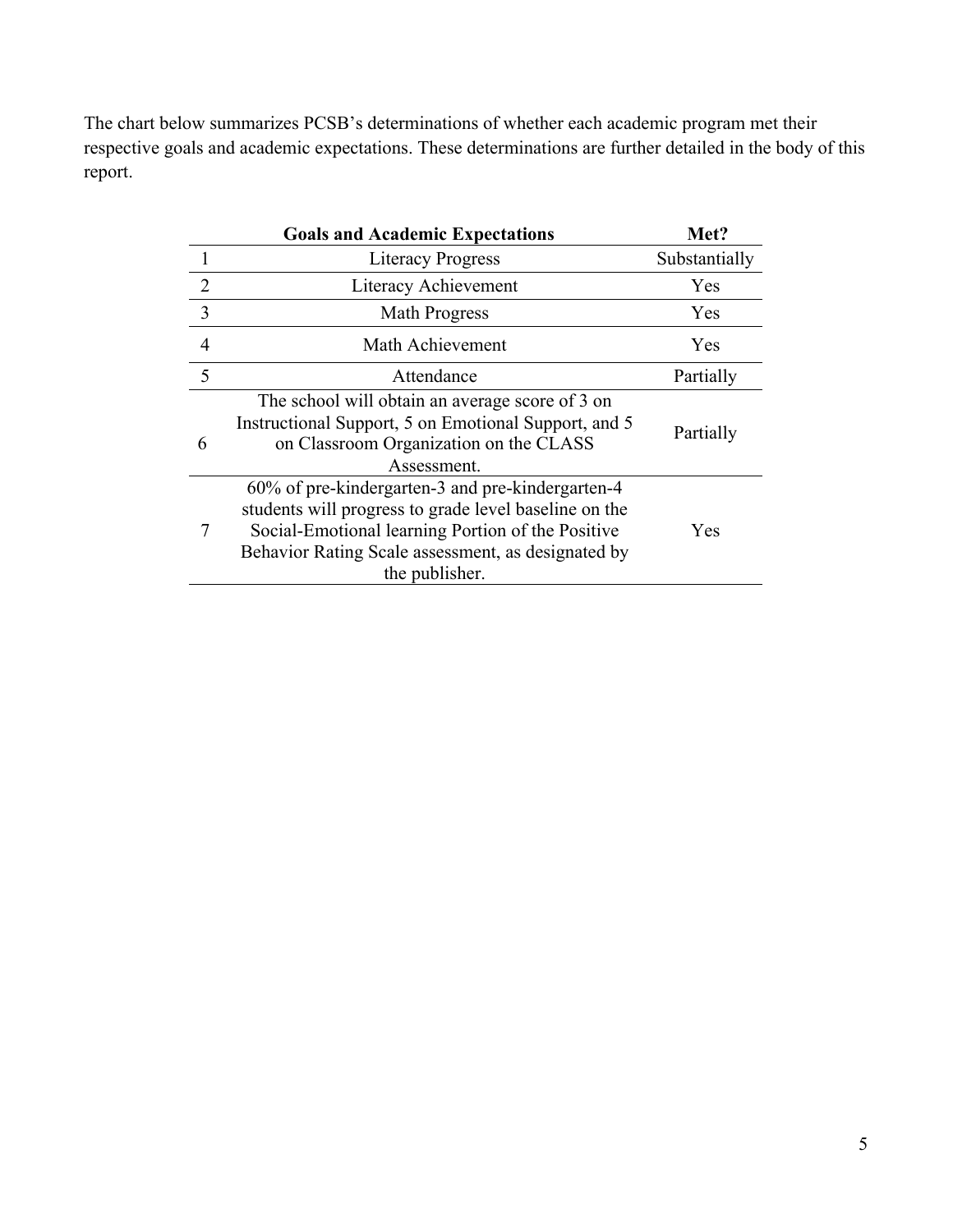#### **1. Early Childhood Literacy Progress.**

Assessment: **AppleTree PCS substantially met this goal.** The school met the majority of its literacy progress targets over the past four years, but did not meet literacy progress targets at two of its five campuses in 2013-14.

|             | <b>Early Childhood Literacy Progress as measured by the</b><br><b>Peabody Picture Vocabulary Test ("PPVT")</b>                                                                                                        |                                                                         |                                                                         |                                                                       |                                                                               |                                                                 |                                                                  |                                                                  |  |  |
|-------------|-----------------------------------------------------------------------------------------------------------------------------------------------------------------------------------------------------------------------|-------------------------------------------------------------------------|-------------------------------------------------------------------------|-----------------------------------------------------------------------|-------------------------------------------------------------------------------|-----------------------------------------------------------------|------------------------------------------------------------------|------------------------------------------------------------------|--|--|
|             |                                                                                                                                                                                                                       |                                                                         |                                                                         |                                                                       | <b>Target Met?</b>                                                            |                                                                 |                                                                  |                                                                  |  |  |
| Year        | Target                                                                                                                                                                                                                | Columbia                                                                |                                                                         | Southwest <sup>15</sup>                                               | Oklahoma                                                                      | <b>Lincoln Park</b>                                             | Southeast                                                        |                                                                  |  |  |
|             |                                                                                                                                                                                                                       | <b>Heights</b>                                                          | Riverside                                                               | Amidon                                                                | Avenue                                                                        |                                                                 | Douglas Knoll                                                    | Parklands                                                        |  |  |
| 2010-11     | Preschool and pre-kindergarten students<br>will demonstrate an average gain of 4 or<br>more standard score points from fall to<br>spring on the PPVT.                                                                 | Yes<br>(Students)<br>achieved an<br>average gain of<br>$6.53$ points.)  | No<br>(Students)<br>achieved an<br>average loss of<br>$4.24$ points.)   | Yes<br>(Students)<br>achieved an<br>average gain of<br>9.97 points.)  | <b>Yes</b><br>(Students)<br>achieved an<br>average gain of<br>$6.79$ points.) | Not open in<br>2010-11.                                         | Not open in 2010-11.                                             |                                                                  |  |  |
| 2011-12     | Pre-kindergarten-3 and pre-kindergarten-4<br>students beginning below a standard score<br>of 100 will increase 4 or more points by<br>the spring administration on the PPVT.                                          | <b>Yes</b><br>(Students)<br>increased an<br>average of 13.7<br>points.) | <b>Yes</b><br>(Students)<br>increased an<br>average of 13.7<br>points.) | Yes<br><b>Students</b><br>increased an<br>average of 13.7<br>points.) | <b>Yes</b><br>(Students)<br>increased an<br>average of 7.2<br>points.)        | Yes<br>(Students)<br>increased an<br>average of 6.2<br>points.) | Yes<br>(Students)<br>increased an<br>average of 13.7<br>points.) | Yes<br>(Students)<br>increased an<br>average of 9.5<br>points.)  |  |  |
| $2011 - 12$ | Pre-kindergarten-3 and pre-kindergarten-<br>4 students beginning at or above a<br>standard score of 100 will maintain or<br>increase their standard score points by the<br>spring administration on the PPVT.         | Yes<br>(Students)<br>increased an<br>average of 1.1<br>points.)         | Yes.<br>(Students)<br>increased an<br>average of 3.7<br>points.)        | Yes.<br>(Students)<br>increased an<br>average of 3.7<br>points.)      | No.<br>(Students)<br>decreased an<br>average of 2.7<br>points.)               | No.<br>(Students)<br>decreased an<br>average of 4.1<br>points.) | Yes.<br>(Students)<br>increased an<br>average of 3.7<br>points.) | Yes.<br>(Students)<br>increased an<br>average of 0.4<br>points.) |  |  |
| 2012-13     | 60% of pre-kindergarten-3 and pre-<br>Yes.<br>kindergarten-4 students will gain at least<br>$(95.0\% \text{ of }$<br>four standard score points in<br>students met<br>literacy/language on the PPVT.<br>this target.) |                                                                         | Yes.<br>$(96.0\% \text{ of students met this target.})$                 |                                                                       | Yes.<br>$(99.0\% \text{ of }$<br>students met<br>this target.)                | Yes.<br>$(98.0\% \text{ of }$<br>students met this<br>target.)  | Yes.<br>(93.0% of students met this target.)                     |                                                                  |  |  |

<sup>&</sup>lt;sup>15</sup> Although the Douglas Knoll and Parklands facilities reported as one campus during the 2012-13 and 2013-14 school years and Riverside and Amidon facilities reported as one campus during the 2012-13 and 2013-14 school years, each facility reported separately in the 2010-11 and 2011-12 school years.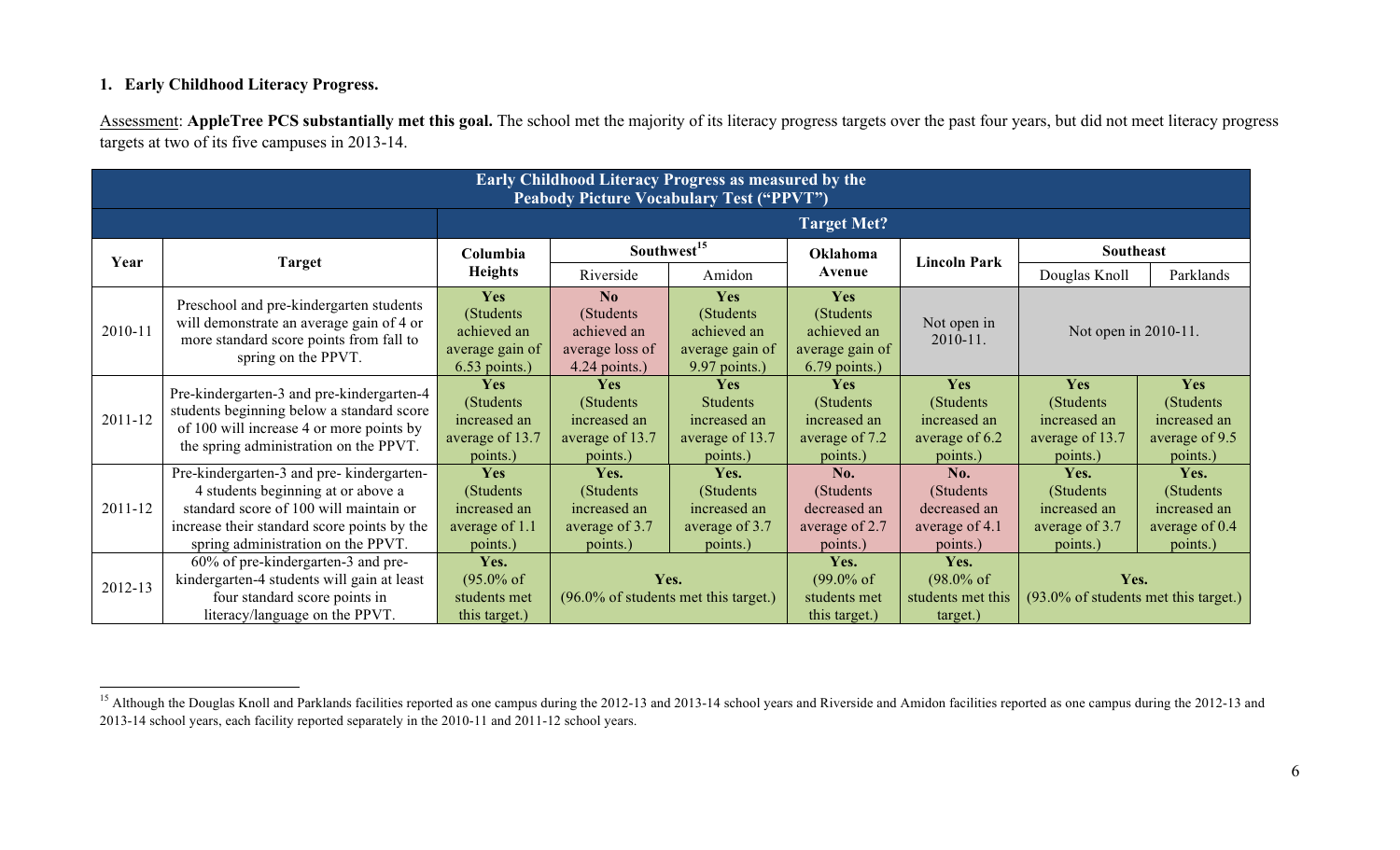|         | <b>Early Childhood Literacy Progress as measured by</b><br><b>Test of Preschool Early Literacy ("TOPEL")</b>                                                                                                  |                                                                               |                                                                         |                                                                        |                                                                               |                                                                        |                                                                        |                                                                         |  |  |
|---------|---------------------------------------------------------------------------------------------------------------------------------------------------------------------------------------------------------------|-------------------------------------------------------------------------------|-------------------------------------------------------------------------|------------------------------------------------------------------------|-------------------------------------------------------------------------------|------------------------------------------------------------------------|------------------------------------------------------------------------|-------------------------------------------------------------------------|--|--|
|         |                                                                                                                                                                                                               |                                                                               |                                                                         |                                                                        | <b>Target Met?</b>                                                            |                                                                        |                                                                        |                                                                         |  |  |
| Year    | Target                                                                                                                                                                                                        | Columbia                                                                      |                                                                         | <b>Southwest</b>                                                       | Oklahoma                                                                      | <b>Lincoln Park</b>                                                    | Southeast                                                              |                                                                         |  |  |
|         |                                                                                                                                                                                                               | <b>Heights</b>                                                                | Riverside                                                               | Amidon                                                                 | Avenue                                                                        |                                                                        | Douglas Knoll                                                          | Parklands                                                               |  |  |
| 2010-11 | Preschool and pre-kindergarten students<br>will demonstrate an average gain of 4 or<br>more standard score points from fall to<br>spring on TOPEL.                                                            | <b>Yes</b><br>(Students)<br>achieved an<br>average gain of<br>$5.29$ points.) | . No<br>(Students)<br>achieved an<br>average loss of<br>$1.79$ points.) | Yes<br>(Students)<br>achieved an<br>average gain of<br>$16.9$ points.) | <b>Yes</b><br>(Students)<br>achieved an<br>average gain of<br>$13.9$ points.) | Not open in<br>$2010 - 11.$                                            | Not open in 2010-11.                                                   |                                                                         |  |  |
| 2011-12 | Pre-kindergarten-3 and pre-kindergarten-4<br>students beginning below a standard score<br>of 100 will increase 4 or more points by<br>the spring administration on the TOPEL.                                 | <b>Yes</b><br>(Students<br>increased an<br>average of 19.5<br>points.)        | <b>Yes</b><br>(Students)<br>increased an<br>average of 18.3<br>points.) | <b>Yes</b><br>(Students<br>increased an<br>average of 18.3<br>points.) | Yes<br>(Students<br>increased an<br>average of 25.1<br>points.)               | Yes<br>(Students)<br>increased an<br>average of 27.5<br>points.)       | Yes<br>(Students)<br>increased an<br>average of 18.3<br>points.)       | <b>Yes</b><br>(Students)<br>increased an<br>average of 24.6<br>points.) |  |  |
| 2011-12 | Pre-kindergarten-3 and pre-kindergarten-4<br>students beginning at or above a standard<br>score of 100 will maintain or increase<br>their standard score points by the spring<br>administration on the TOPEL. | Yes<br>(Students)<br>increased an<br>average of 1.3<br>points.)               | <b>Yes</b><br>(Students)<br>increased an<br>average of 1.8<br>points.)  | <b>Yes</b><br>(Students)<br>increased an<br>average of 1.8<br>points.) | N <sub>0</sub><br>(Students)<br>decreased an<br>average of 0.5<br>points.)    | <b>Yes</b><br>(Students)<br>increased an<br>average of 5.1<br>points.) | <b>Yes</b><br>(Students)<br>increased an<br>average of 1.8<br>points.) | <b>Yes</b><br>(Students)<br>increased an<br>average of 6.5<br>points.)  |  |  |

|         | <b>Early Childhood Literacy Progress as measured by the</b><br><b>Every Child Ready assessment</b> |                       |                       |                       |                       |                       |                                                        |           |  |  |
|---------|----------------------------------------------------------------------------------------------------|-----------------------|-----------------------|-----------------------|-----------------------|-----------------------|--------------------------------------------------------|-----------|--|--|
|         | <b>Target Met?</b>                                                                                 |                       |                       |                       |                       |                       |                                                        |           |  |  |
| Year    | Target                                                                                             | Columbia              | <b>Southwest</b>      |                       | Oklahoma              | Lincoln Park          | <b>Southeast</b>                                       |           |  |  |
|         |                                                                                                    | <b>Heights</b>        | Riverside             | Amidon                | Avenue                |                       | Douglas Knoll                                          | Parklands |  |  |
|         | 60% of pre-kindergarten-3 and -4 students                                                          |                       |                       |                       |                       |                       |                                                        |           |  |  |
|         | will meet or exceed the average growth or                                                          | <b>Yes</b>            | <b>Yes</b>            | <b>Yes</b>            | N <sub>0</sub>        | <b>Yes</b>            |                                                        |           |  |  |
| 2013-14 | will score in the proficient range on the                                                          | $(63.5\% \text{ of }$ | $(67.6\% \text{ of }$ | $(63.5\% \text{ of }$ | $(56.5\% \text{ of }$ | $(82.0\% \text{ of }$ | No $(46.4\% \text{ of students met this})$<br>target.) |           |  |  |
|         | literacy portion of the Every Child Ready                                                          | students met          | students met this     | students met          | students met          | students met this     |                                                        |           |  |  |
|         | assessment, as designated by the                                                                   | this target.)         | target.)              | this target.)         | this target.)         | target.)              |                                                        |           |  |  |
|         | publisher.                                                                                         |                       |                       |                       |                       |                       |                                                        |           |  |  |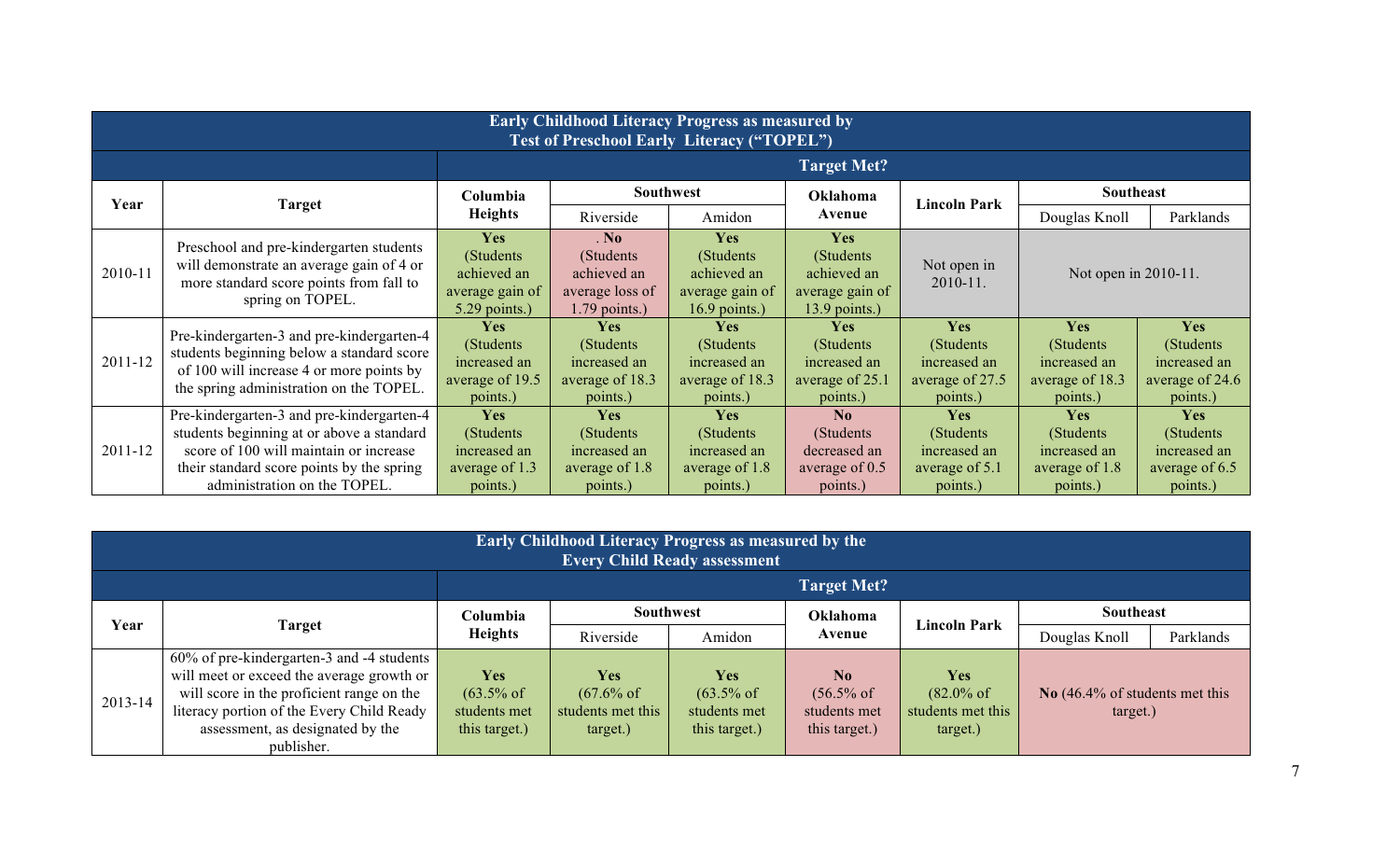#### Qualitative Evidence

In April 2014, PCSB conducted Qualitative Site Reviews ("QSRs") of all AppleTree PCS campuses, and observed the following evidence in support of this goal.

| Campus       | <b>OSR</b> Evidence <sup>16</sup>                                                                                                                           |
|--------------|-------------------------------------------------------------------------------------------------------------------------------------------------------------|
| Columbia     | Teachers worked with students in small groups to blend sounds, read sight words, and write in journals about the thematic unit. Students also read books    |
| Heights      | about dinosaurs in the library center. Teachers read books aloud in a whole group setting, stopping to ask the students about the book and engage them in a |
|              | discussion about the topic.                                                                                                                                 |
|              | Students learned how to break down phonemes and identified sight words during small group instructionDuring one of the small groups, students               |
| Southwest    | learned emergent writing skills as they practiced writing letters to their dinosaur pen pals. Students also worked on identifying letters and practicing    |
|              | writing their name.                                                                                                                                         |
|              | Pre-literacy skills were infused throughout the day. Read Aloud time enabled the teacher to dissect a book in many ways. Teachers asked questions about     |
| Oklahoma     | the sequence of events and conducted pictures walks. In rooms where students had evidently read the book a few times, the teachers asked about the main     |
| Avenue       | characters, setting, and character traits. Students practiced singing songs that focused on letters, sounds, and a variety of vocabulary terms during song  |
|              | time and practiced letters or words during journal time.                                                                                                    |
|              | Teachers presented literacy instruction by emphasizing isolated letter sounds, modeling combining sounds to form words, and leading small groups of         |
| Lincoln Park | students in practicing beginning, ending and medial sounds. Teachers worked with small groups to identify words in a group that rhymed and asked            |
|              | students to explain to peers how they knew that the words rhymed.                                                                                           |
|              | Teachers instructed students in phonics where students learned about letter sounds and rhyming words. Classroom activities included students practicing     |
| Southeast    | the sounds that individual letters and letter pairings made as well as choosing the rhyming words in a poem. Students also explored literacy within the     |
|              | centers instruction through a variety of activities.                                                                                                        |

<sup>&</sup>lt;sup>16</sup> See AppleTree PCS Qualitative Site Review reports, attached to this report as Appendix G.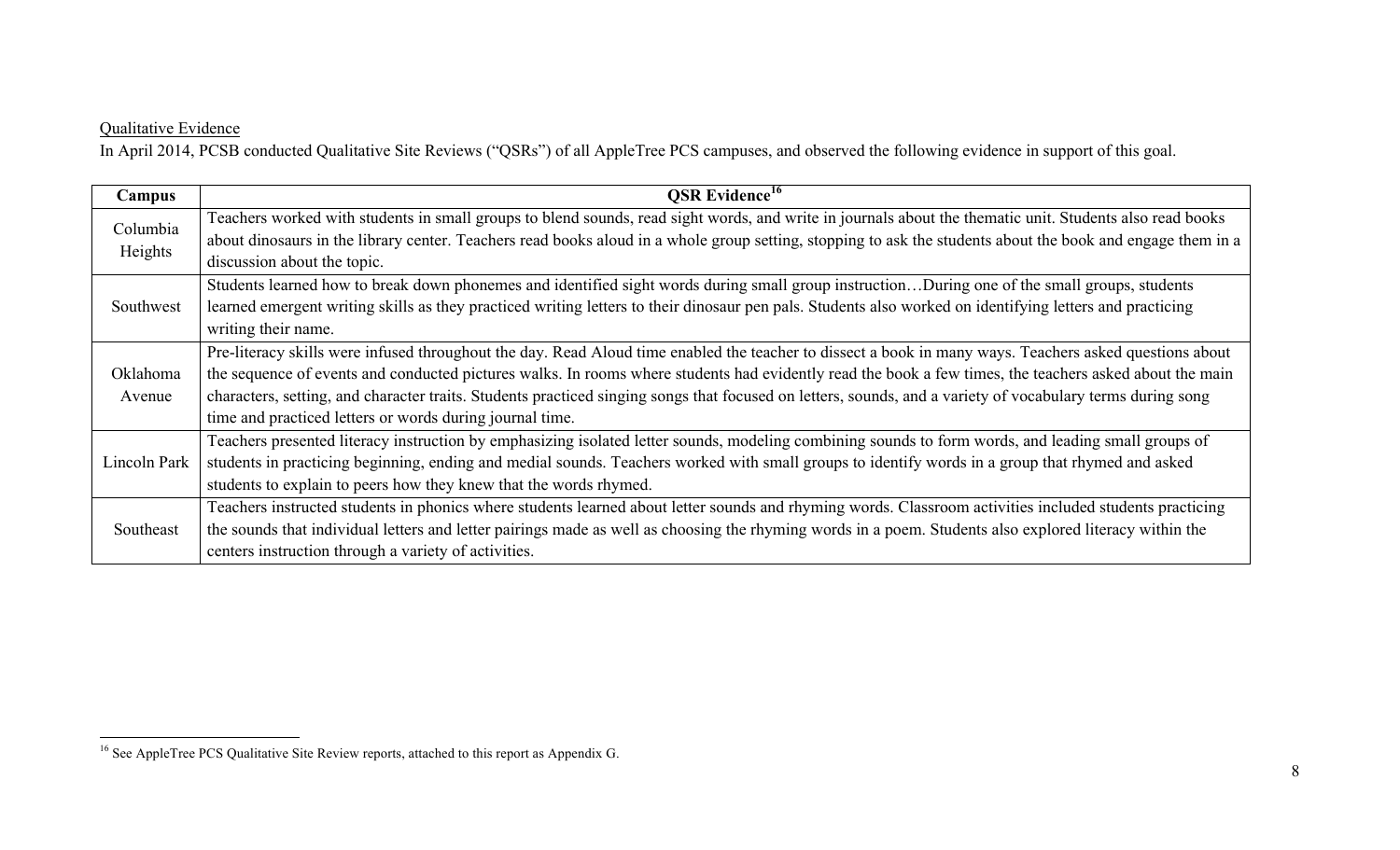# **2. Early Childhood Literacy Achievement.**

Assessment: **AppleTree PCS met this goal.** The school met all targets related to this goal.

|                        | Early Childhood Literacy Achievement as measured by the PPVT                                                                                                       |                                                                                       |                                                                               |                                                                                         |                                                                                                |                                                                                                      |                                                                                              |                                                                                    |                                                                                       |  |
|------------------------|--------------------------------------------------------------------------------------------------------------------------------------------------------------------|---------------------------------------------------------------------------------------|-------------------------------------------------------------------------------|-----------------------------------------------------------------------------------------|------------------------------------------------------------------------------------------------|------------------------------------------------------------------------------------------------------|----------------------------------------------------------------------------------------------|------------------------------------------------------------------------------------|---------------------------------------------------------------------------------------|--|
|                        |                                                                                                                                                                    |                                                                                       |                                                                               |                                                                                         |                                                                                                | <b>Target Met?</b>                                                                                   |                                                                                              |                                                                                    |                                                                                       |  |
|                        |                                                                                                                                                                    |                                                                                       | Columbia                                                                      | <b>Southwest</b>                                                                        |                                                                                                | Oklahoma                                                                                             | <b>Lincoln Park</b>                                                                          | <b>Southeast</b>                                                                   |                                                                                       |  |
| Year                   | Target                                                                                                                                                             |                                                                                       | <b>Heights</b>                                                                | Riverside                                                                               | Amidon                                                                                         | Avenue                                                                                               |                                                                                              | Douglas Knoll                                                                      | Parklands                                                                             |  |
| 2010-11                | 85% of preschool and pre-<br>kindergarten students will achieve a<br>standard score within the normal<br>range on the PPVT                                         |                                                                                       | Yes<br>(92% of students<br>achieved a score<br>within the normal<br>range.)   | Yes<br>$(87\% \text{ of students})$<br>achieved a score<br>within the normal<br>range.) | Yes<br>(97% of<br>students<br>achieved a<br>score within<br>the normal<br>range.)              | Yes<br>(92% of students<br>achieved a score<br>within the normal<br>range.)                          | Not open in<br>$2010 - 11.$                                                                  | Not open in 2010-11.                                                               |                                                                                       |  |
| 2011-12                | 85% of pre-kindergarten-3 and<br>pre-kindergarten-4 students will<br>achieve a standard score at or above<br>the normal range, 86 or greater on the<br><b>PPVT</b> |                                                                                       | Yes<br>(91.2% of<br>students achieved<br>a score within the<br>normal range.) | Yes<br>$(92\% \text{ of students})$<br>achieved a score<br>within the normal<br>range.) | Yes<br>(92% of<br>students<br>achieved a<br>score within<br>the normal<br>range.)              | Yes<br>$(92.7\% \text{ of }$<br>students achieved<br>a score within the<br>normal range.)            | Yes<br>$(93.1\% \text{ of }$<br>students<br>achieved a score<br>within the<br>normal range.) | Yes<br>$(90.3%$ of<br>students<br>achieved a score<br>within the<br>normal range.) | Yes<br>$(90.3%$ of<br>students<br>achieved a<br>score within<br>the normal<br>range.) |  |
|                        |                                                                                                                                                                    |                                                                                       |                                                                               | Early Childhood Literacy Achievement as measured by the TOPEL                           |                                                                                                |                                                                                                      |                                                                                              |                                                                                    |                                                                                       |  |
|                        |                                                                                                                                                                    |                                                                                       |                                                                               |                                                                                         |                                                                                                | <b>Target Met?</b>                                                                                   |                                                                                              |                                                                                    |                                                                                       |  |
| Year                   | <b>Target</b>                                                                                                                                                      | <b>Columbia Heights</b>                                                               |                                                                               | <b>Southwest</b>                                                                        |                                                                                                | Oklahoma                                                                                             | <b>Lincoln Park</b>                                                                          | <b>Southeast</b>                                                                   |                                                                                       |  |
|                        |                                                                                                                                                                    |                                                                                       |                                                                               | Riverside                                                                               | Amidon                                                                                         | Avenue                                                                                               |                                                                                              | Douglas Knoll                                                                      | Parklands                                                                             |  |
| 2010-<br><sup>11</sup> | 85% of preschool and pre-<br>kindergarten students will<br>achieve a standard score<br>within the normal range on the<br>TOPEL.                                    | Yes<br>(96% of students)<br>achieved a standard<br>score within the<br>normal range.) |                                                                               | Yes<br>(97% of students)<br>achieved a score<br>within the normal<br>range)             | Yes<br>$(100\% \text{ of }$<br>students<br>achieved a<br>score within<br>the normal<br>range.) | Yes<br>$(100\% \text{ of }$<br>students achieved<br>a standard score<br>within the normal<br>range.) | Not open in<br>$2010 - 11.$                                                                  | Not open in 2010-11.                                                               |                                                                                       |  |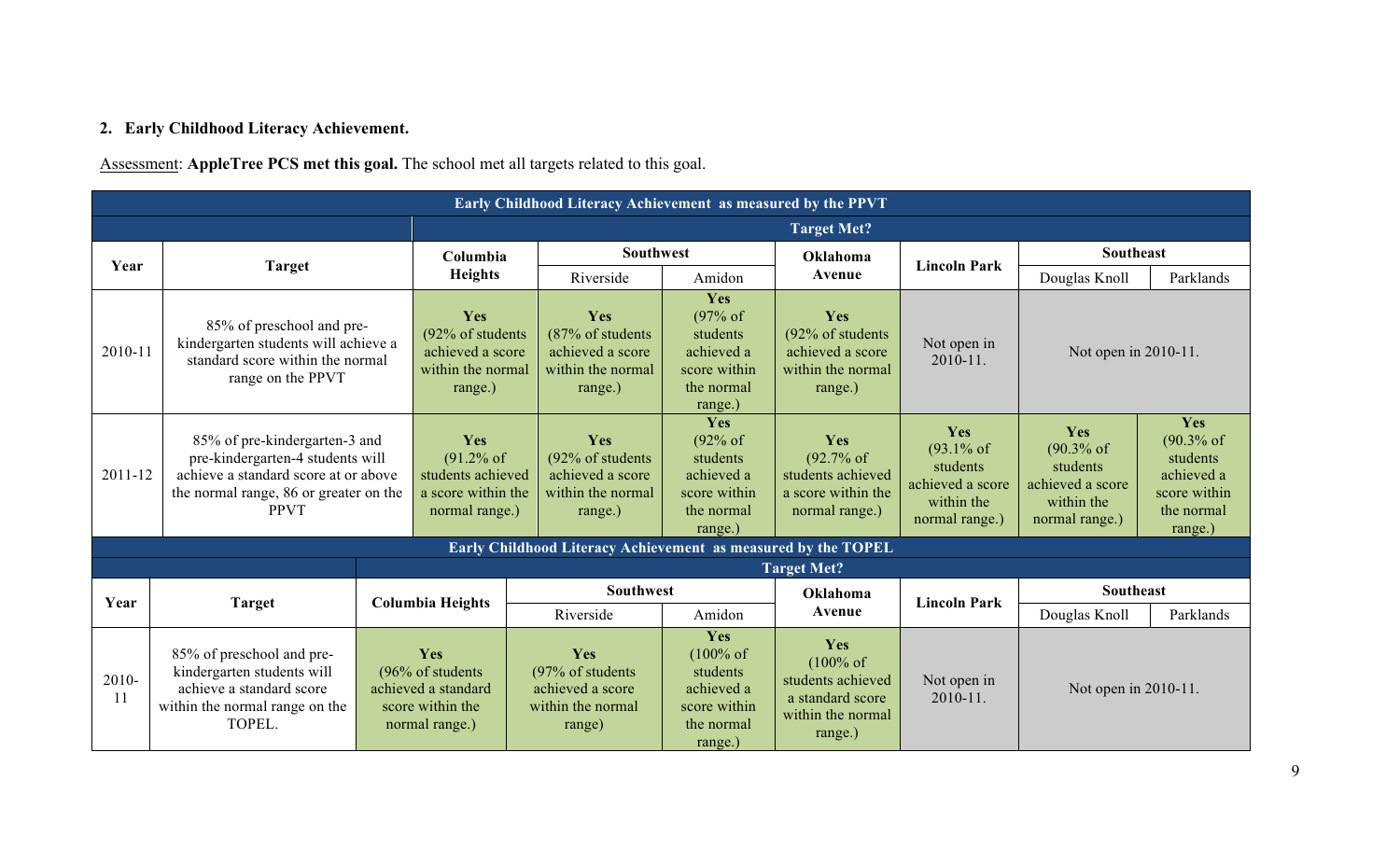| $2011 -$<br>12 | 85% of pre-kindergarten-3 and<br>pre-kindergarten-4 students<br>will achieve a standard score<br>at or above the normal range,<br>86 or greater on the TOPEL. | Yes<br>$(97.3\% \text{ of students})$<br>achieved a standard<br>score within the<br>normal range.) | Yes<br>$(97.3\% \text{ of students})$<br>achieved a score<br>within the normal<br>range) | <b>Yes</b><br>$(97.3\% \text{ of }$<br>students<br>achieved a<br>score within<br>the normal<br>range.) | Yes<br>$(98.7\% \text{ of }$<br>students achieved<br>a standard score<br>within the normal<br>range.) | <b>Yes</b><br>$(100\% \text{ of }$<br>students<br>achieved a score<br>within the<br>normal range.) | <b>Yes</b><br>$(96.1\% \text{ of }$<br>students<br>achieved a score<br>within the<br>normal range.) | <b>Yes</b><br>$(96.1\% \text{ of }$<br>students<br>achieved a<br>score within<br>the normal<br>range.) |
|----------------|---------------------------------------------------------------------------------------------------------------------------------------------------------------|----------------------------------------------------------------------------------------------------|------------------------------------------------------------------------------------------|--------------------------------------------------------------------------------------------------------|-------------------------------------------------------------------------------------------------------|----------------------------------------------------------------------------------------------------|-----------------------------------------------------------------------------------------------------|--------------------------------------------------------------------------------------------------------|
|----------------|---------------------------------------------------------------------------------------------------------------------------------------------------------------|----------------------------------------------------------------------------------------------------|------------------------------------------------------------------------------------------|--------------------------------------------------------------------------------------------------------|-------------------------------------------------------------------------------------------------------|----------------------------------------------------------------------------------------------------|-----------------------------------------------------------------------------------------------------|--------------------------------------------------------------------------------------------------------|

# Qualitative Evidence

In April 2014, PCSB reviewers observed the following evidence in support of this goal.

| Campus       | <b>OSR</b> Evidence <sup>17</sup>                                                                                                                          |
|--------------|------------------------------------------------------------------------------------------------------------------------------------------------------------|
| Columbia     | Teachers worked with some students individually to support more independent reading and writing. Teachers also modeled writing in a whole group            |
| Heights      | setting while differentiating levels of what the students could do. Some students were encouraged to draw a picture and explain it while others were asked |
|              | to label their drawings in their journals.                                                                                                                 |
|              | During one of the observations, all of the students learned sight words beginning with the letter F. The teacher differentiated the level of support to    |
| Southwest    | students by having one group engage in extra practice identifying sight wordsTeachers also assessed students using pictures of "rare words." Students      |
|              | were expected to tell the name of each picture.                                                                                                            |
| Oklahoma     | Generally, students worked in leveled groups in all classrooms and the teachers rotated through, differentiating instruction by spending more time with    |
| Avenue       | students who needed more attention. The teachers wrote notes throughout the lessons, assessing and tracking the skills of the students during most         |
|              | observations.                                                                                                                                              |
|              | Teachers provided differentiated instruction in reading and assessed students to determine progress. Teachers pulled small, homogeneous groups of          |
| Lincoln Park | students to work at their skill-level and asked each student to demonstrate the particular skill that they were working on e.g., choosing pairs of rhyming |
|              | words, identifying beginning, ending, and medial sounds, and naming words that began with a certain sound. Teachers provided timely and constructive       |
|              | feedback to students and retaught when students had trouble answering questions.                                                                           |
|              | Students worked in small groups with a teacher in the majority of observations. Teachers gave students individual attention in the small groups and        |
| Southeast    | assessed their work in real-time. In a few observations teachers also gave students feedback on their work quickly and guided students to make             |
|              | adjustments.                                                                                                                                               |

<sup>&</sup>lt;sup>17</sup> See Appendix G.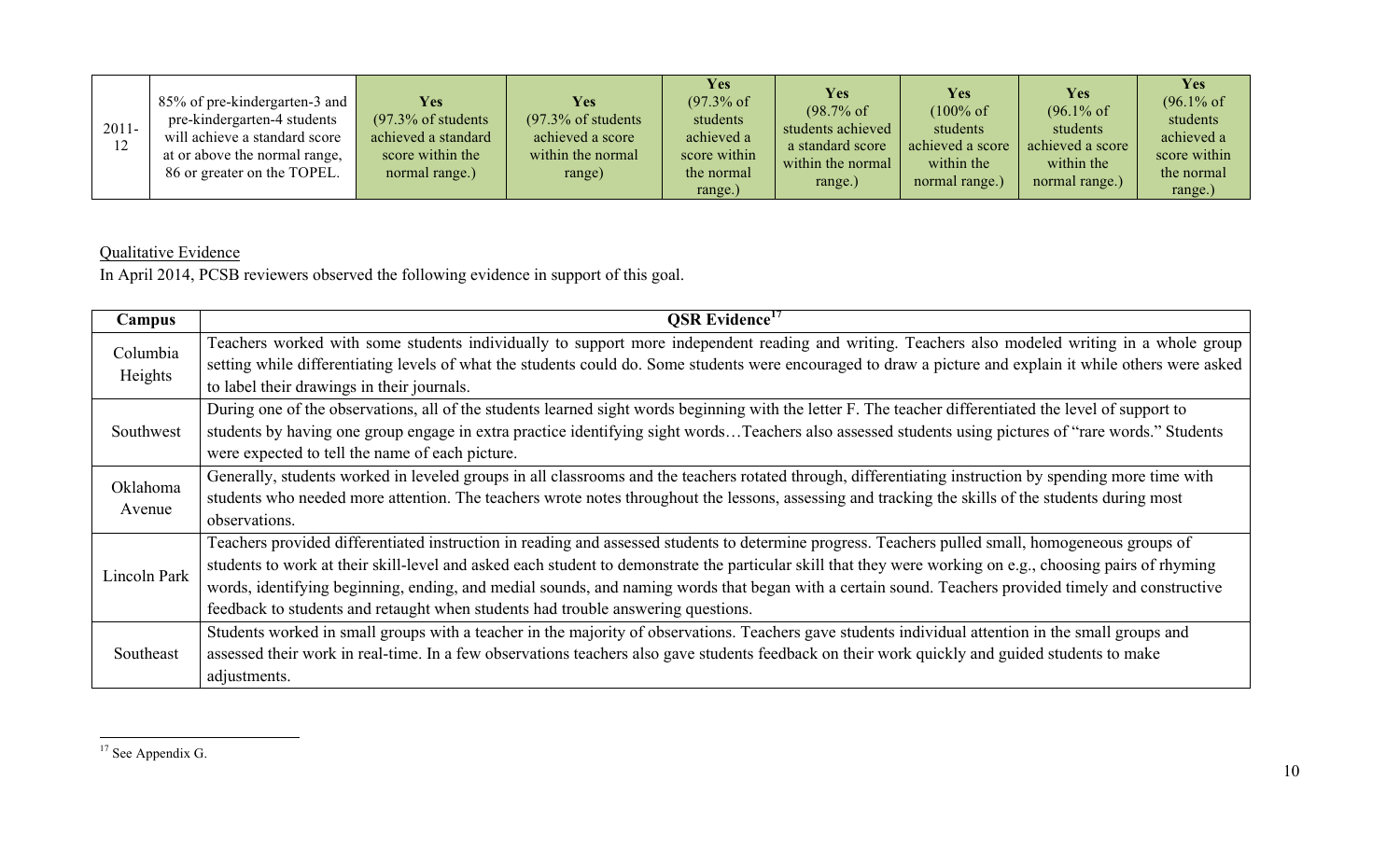# **3. Math Progress Indicators.**

Assessment: **AppleTree PCS met this goal.** The school met the majority of the targets related to this goal.

|         | <b>Early Childhood Math Progress as measured by the</b><br><b>Test of Early Mathematics Ability ("TEMA")</b>                                                                                                     |                                                                      |                                                                            |                                                                       |                                                                      |                                                                    |                                                                                    |                                                                  |  |
|---------|------------------------------------------------------------------------------------------------------------------------------------------------------------------------------------------------------------------|----------------------------------------------------------------------|----------------------------------------------------------------------------|-----------------------------------------------------------------------|----------------------------------------------------------------------|--------------------------------------------------------------------|------------------------------------------------------------------------------------|------------------------------------------------------------------|--|
|         |                                                                                                                                                                                                                  |                                                                      |                                                                            |                                                                       | <b>Target Met?</b>                                                   |                                                                    |                                                                                    |                                                                  |  |
| Year    |                                                                                                                                                                                                                  | Columbia                                                             | <b>Southwest</b>                                                           |                                                                       | Oklahoma                                                             | <b>Lincoln Park</b>                                                | Southeast                                                                          |                                                                  |  |
|         | Target                                                                                                                                                                                                           | <b>Heights</b>                                                       | Riverside                                                                  | Amidon                                                                | Avenue                                                               |                                                                    | Douglas Knoll                                                                      | Parklands                                                        |  |
| 2010-11 | Preschool and pre-kindergarten<br>students will demonstrate an average<br>gain of 4 or more standard score<br>points from fall to spring on TEMA.                                                                | Yes<br>(Students)<br>achieved an<br>average gain of<br>7.91 points.) | Yes<br>(Students achieved<br>an average gain of<br>$6.37$ points.)         | Yes<br>(Students)<br>achieved an<br>average gain of<br>19.57 points.) | Yes<br>(Students)<br>achieved an<br>average gain of<br>14.1 points.) | Not open in<br>$2010 - 11.$                                        | Not open in 2010-11.                                                               |                                                                  |  |
| 2011-12 | Pre-kindergarten-3 and pre-<br>kindergarten-4 students beginning<br>below a standard score of 100 will<br>increase 4 or more points by the<br>spring administration on the TEMA.                                 | Yes<br>(Students)<br>increased an<br>average of 10.1<br>points.)     | Yes<br>(Students)<br>increased an<br>average of 12.4<br>points.)           | Yes<br>(Students)<br>increased an<br>average of 12.4<br>points.)      | Yes<br>(Students)<br>increased an<br>average of 14.9<br>points.)     | . Yes<br>(Students)<br>increased an<br>average of 13.2<br>points.) | Yes<br>(Students)<br>increased an<br>average of 12.4<br>points.)                   | Yes<br>(Students)<br>increased an<br>average of 11.3<br>points.) |  |
| 2011-12 | Pre-kindergarten-3 and pre-<br>kindergarten-4 students beginning at<br>or above a standard score of 100 will<br>maintain or increase their standard<br>score points by the spring<br>administration on the TEMA. | Yes<br>(Students)<br>increased an<br>average of 6.3<br>points.)      | N <sub>o</sub><br>(Students)<br>decreased an<br>average of 0.5<br>points.) | No<br>(Students)<br>decreased an<br>average of 0.5<br>points.)        | Yes<br>(Students)<br>increased an<br>average of 6.6<br>points.)      | Yes<br>(Students)<br>increased an<br>average of $0.7$<br>points.)  | $\mathbf{N}\mathbf{0}$<br>(Students)<br>decreased an<br>average of 0.5<br>points.) | Yes<br>(Students)<br>increased an<br>average of 3.6<br>points.)  |  |
| 2012-13 | 60% of pre-kindergarten-3 and pre-<br>kindergarten-4 students will gain at<br>least four scale points in<br>mathematics on the TEMA.                                                                             | Yes<br>$(79.0\% \text{ of }$<br>students met this<br>target.)        |                                                                            | Yes<br>$(82.0\% \text{ of students met this target.})$                |                                                                      | Yes<br>$(94.0\% \text{ of }$<br>students met this<br>target.)      | <b>Yes</b><br>$(85.0\% \text{ of students met this target.})$                      |                                                                  |  |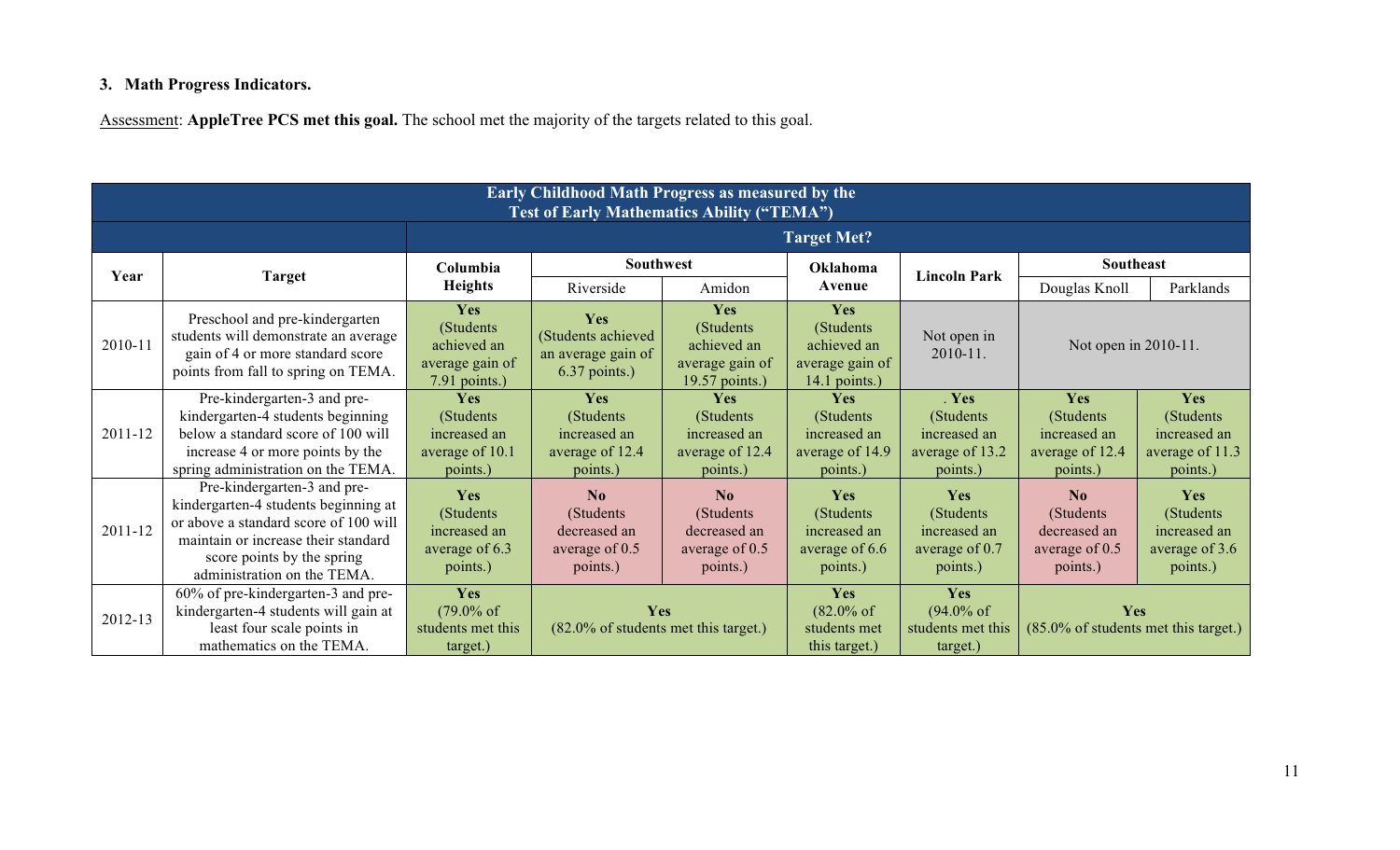|         | <b>Early Childhood Math Progress as measured by the</b><br><b>Every Child Ready assessment</b> |                       |                       |                       |                       |                       |                                                                       |           |  |
|---------|------------------------------------------------------------------------------------------------|-----------------------|-----------------------|-----------------------|-----------------------|-----------------------|-----------------------------------------------------------------------|-----------|--|
|         | <b>Target Met?</b>                                                                             |                       |                       |                       |                       |                       |                                                                       |           |  |
| Year    | Target                                                                                         | Columbia              | <b>Southwest</b>      |                       | <b>Oklahoma</b>       | <b>Lincoln Park</b>   | <b>Southeast</b>                                                      |           |  |
|         |                                                                                                | <b>Heights</b>        | Riverside             | Amidon                | Avenue                |                       | Douglas Knoll                                                         | Parklands |  |
|         | 60% of pre-kindergarten-3 and -4                                                               |                       |                       |                       |                       |                       |                                                                       |           |  |
|         | students will meet or exceed the                                                               | <b>Yes</b>            | <b>Yes</b>            | <b>Yes</b>            | <b>Yes</b>            | <b>Yes</b>            | N <sub>0</sub><br>$(55.4\% \text{ of students})$<br>met this target.) |           |  |
| 2013-14 | average growth or will score in the                                                            | $(80.4\% \text{ of }$ | $(81.7\% \text{ of }$ | $(80.4\% \text{ of }$ | $(68.3\% \text{ of }$ | $(85.2\% \text{ of }$ |                                                                       |           |  |
|         | proficient range on the math portion of                                                        | students met this     | students              | students              | students              | students              |                                                                       |           |  |
|         | the Every Child Ready assessment, as                                                           | target.)              | met this target.)     | met this target.)     | met this target.)     | met this target.)     |                                                                       |           |  |
|         | designated by the publisher.                                                                   |                       |                       |                       |                       |                       |                                                                       |           |  |

# Qualitative Evidence

In April 2014, PCSB reviewers observed the following evidence in support of this goal.

| Campus       | <b>QSR</b> Evidence <sup>18</sup>                                                                                                                          |
|--------------|------------------------------------------------------------------------------------------------------------------------------------------------------------|
| Columbia     | The teachers used small dinosaur toys to provide a visual representation of the numbers in the equation. Teachers also delivered math instruction in small |
| Heights      | groups using laminated placemats for counting and adding. Students used manipulatives to solve math problems.                                              |
| Southwest    | [S] tudents in one of the centers worked on identifying and writing two and three digit numbers on their whiteboards. Students also used counter blocks to |
|              | count the number of sounds within a word.                                                                                                                  |
| Oklahoma     | The school has implemented effective instruction in math to support students' academic progress. Teachers incorporated math instruction throughout the     |
| Avenue       | day including songs that were focused on numbers and counting.                                                                                             |
| Lincoln Park | [T]he team noticed the integration of math concepts at various points during the observed lessons. A few teachers asked students to count as they          |
|              | transitioned from one activity to another.                                                                                                                 |
| Southeast    | Teachers worked with students on counting and foundational numeracy. The QSR team observed students doing various counting activities from singing         |
|              | along with a counting video to counting to a certain number in order to be dismissed to snack. Counting numbers were posted on the stairs and in the       |
|              | hallways for students to practice.                                                                                                                         |

<sup>&</sup>lt;sup>18</sup> See Appendix G.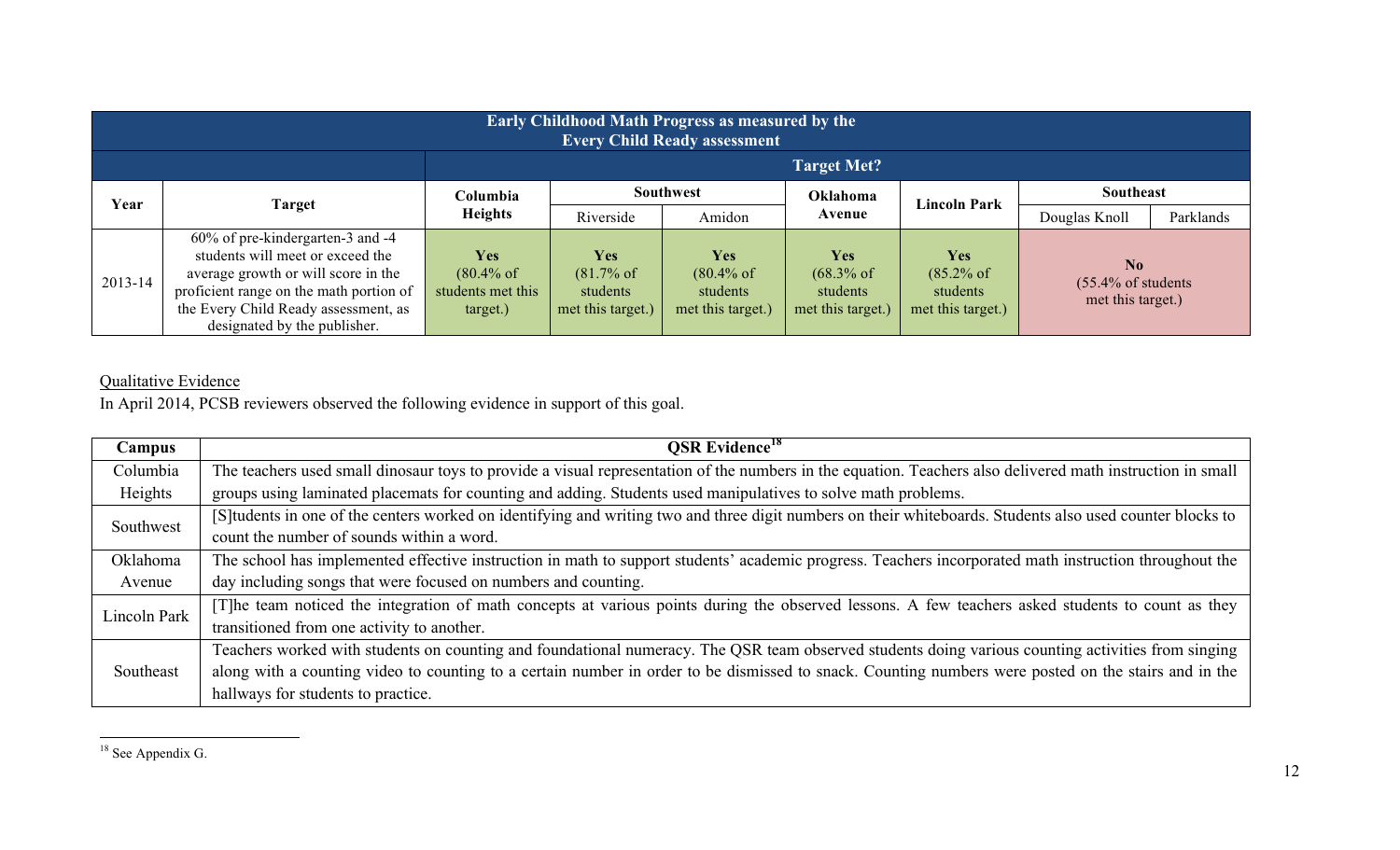#### **4. Math Achievement Indicators.**

Assessment: **AppleTree PCS met this goal.** The school only measured math achievement in 2011-12, but the majority of campuses met the target that year.

|         | <b>Early Childhood Math Achievement</b><br>as measured by the TEMA                                                                                           |                                                                                                                |                                                                                                                   |                                                                                                                   |                                                                                                                     |                                                                                                                     |                                                                                                                       |                                                                                                                     |
|---------|--------------------------------------------------------------------------------------------------------------------------------------------------------------|----------------------------------------------------------------------------------------------------------------|-------------------------------------------------------------------------------------------------------------------|-------------------------------------------------------------------------------------------------------------------|---------------------------------------------------------------------------------------------------------------------|---------------------------------------------------------------------------------------------------------------------|-----------------------------------------------------------------------------------------------------------------------|---------------------------------------------------------------------------------------------------------------------|
|         |                                                                                                                                                              |                                                                                                                |                                                                                                                   |                                                                                                                   | <b>Target Met?</b>                                                                                                  |                                                                                                                     |                                                                                                                       |                                                                                                                     |
|         |                                                                                                                                                              | Columbia Heights                                                                                               | Southwest                                                                                                         |                                                                                                                   | Oklahoma                                                                                                            | <b>Lincoln Park</b>                                                                                                 | Southeast                                                                                                             |                                                                                                                     |
| Year    | <b>Target</b>                                                                                                                                                |                                                                                                                | Riverside                                                                                                         | Amidon                                                                                                            | Avenue                                                                                                              |                                                                                                                     | Douglas Knoll                                                                                                         | Parklands                                                                                                           |
| 2011-12 | 85% of pre-kindergarten-3 and<br>pre-kindergarten-4 students<br>will achieve a standard score<br>at or above the normal range,<br>86 or greater on the TEMA. | <b>Yes</b><br>$(89.2\% \text{ of students})$<br>achieved a standard<br>score at or above the<br>normal range.) | <b>Yes</b><br>$(88.0\% \text{ of students})$<br>achieved a<br>standard score at<br>or above the<br>normal range.) | <b>Yes</b><br>$(88.0\% \text{ of students})$<br>achieved a<br>standard score at<br>or above the<br>normal range.) | <b>Yes</b><br>$(91.3\% \text{ of }$<br>students<br>achieved a<br>standard score<br>at or above the<br>normal range) | <b>Yes</b><br>$(100\% \text{ of }$<br>students<br>achieved a<br>standard score at<br>or above the<br>normal range.) | N <sub>0</sub><br>$(74.2\% \text{ of students})$<br>achieved a<br>standard score at<br>or above the<br>normal range.) | $\mathbf{N}$<br>$(74.2\% \text{ of }$<br>students achieved<br>a standard score<br>at or above the<br>normal range.) |

#### Qualitative Evidence

In April 2014, PCSB reviewers observed the following evidence in support of this goal.

| Campus              | <b>QSR</b> Evidence <sup>19</sup>                                                                                                                                                                                                                                 |
|---------------------|-------------------------------------------------------------------------------------------------------------------------------------------------------------------------------------------------------------------------------------------------------------------|
| Columbia<br>Heights | Teachers also led small group math instruction and presented different levels of problems to different groups of students. Students also had opportunities to work independently.                                                                                 |
| Southwest           | The teachers were able to individually assess student learning through questioning and observation. During two classroom observations students were assessed individually<br>using the Every Child Readiness Curriculum (ECR).                                    |
| Oklahoma<br>Avenue  | Teachers had multiple opportunities to differentiate learning for students throughout the day in both reading and math instructionThe teachers wrote notes throughout the<br>lessons, assessing and tracking the skills of the students during most observations. |

<sup>&</sup>lt;sup>19</sup> See Appendix G.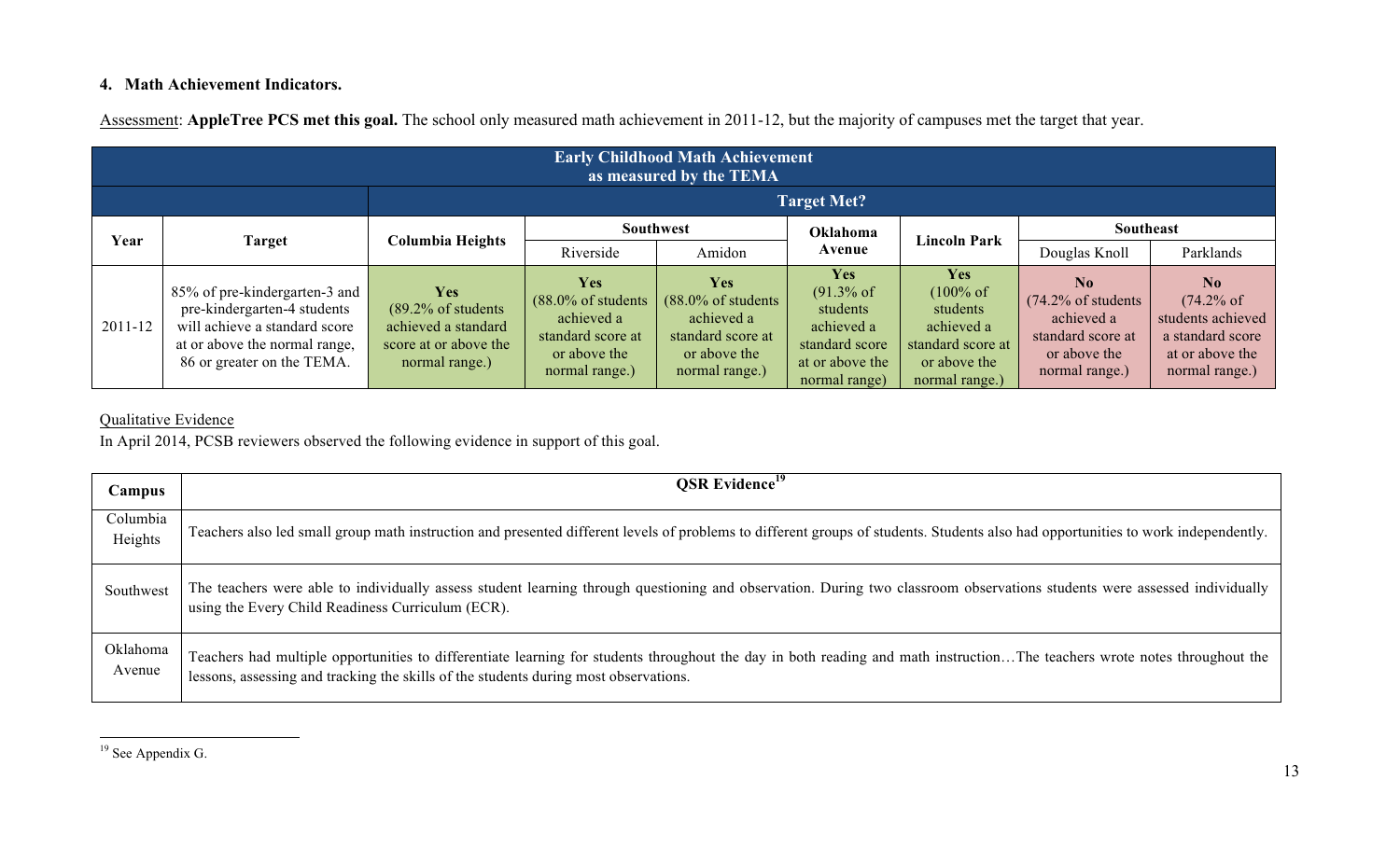| Lincoln<br>Park | The teachers generally used all time for instruction. One teacher asked students to count to 20 while she searched for a song they had requested to sing. The teacher gave the<br>students a choice in how they wanted to count: doing jumping jacks, clapping their hands, or jumping. This teacher also asked students what day it was based on the date from<br>yesterday, asking one student to explain this to the rest of the class. |
|-----------------|--------------------------------------------------------------------------------------------------------------------------------------------------------------------------------------------------------------------------------------------------------------------------------------------------------------------------------------------------------------------------------------------------------------------------------------------|
| Southeast       | Students worked in small groups with a teacher in the majority of observations. Teachers gave students individual attention in the small groups and assessed their work in real-<br>time. In a few observations teachers also gave students feedback on their work quickly and guided students to make adjustments.                                                                                                                        |

#### 5. **Attendance.**

Assessment: **AppleTree PCS partially met this goal.** The school met 12 of 21 attendance targets since 2010-11.

|         | <b>Attendance Targets</b>                                                                                 |                                                            |                                                |                                                |                                                            |                                                |                                                    |                                                    |
|---------|-----------------------------------------------------------------------------------------------------------|------------------------------------------------------------|------------------------------------------------|------------------------------------------------|------------------------------------------------------------|------------------------------------------------|----------------------------------------------------|----------------------------------------------------|
|         |                                                                                                           |                                                            |                                                |                                                | <b>Target Met?</b>                                         |                                                |                                                    |                                                    |
|         |                                                                                                           | Columbia                                                   | <b>Southwest</b>                               |                                                | <b>Oklahoma</b>                                            |                                                | <b>Southeast</b>                                   |                                                    |
| Year    | Target                                                                                                    | <b>Heights</b>                                             | Riverside                                      | Amidon                                         | Avenue                                                     | <b>Lincoln Park</b>                            | Douglas Knoll                                      | Parklands                                          |
| 2010-11 | On average, preschool and pre-<br>kindergarten students will attend school<br>85% of the days             | <b>Yes</b><br>(88.1% in-seat)<br>attendance)               | <b>Yes</b><br>$(86.2\%$ in-seat<br>attendance) | <b>Yes</b><br>$(86.2\%$ in-seat<br>attendance) | <b>Yes</b><br>$(85.1\%$ in-seat<br>attendance)             | Not open in<br>$2010 - 11.$                    | Not open in 2010-11.                               |                                                    |
| 2011-12 | On average, preschool and pre-<br>kindergarten students will attend school<br>85% of the days             | Yes<br>(89.3% in-seat)<br>attendance)                      | <b>Yes</b><br>$(90.4\%$ in-seat<br>attendance) | Yes<br>$(90.4\%$ in-seat<br>attendance)        | <b>Yes</b><br>$(86.5\%$ in-seat<br>attendance)             | No<br>$(82.6\%$ in-seat<br>attendance)         | N <sub>0</sub><br>$(84.9\%$ in-seat<br>attendance) | N <sub>0</sub><br>$(84.9\%$ in-seat<br>attendance) |
| 2012-13 | On average, preschool and pre-<br>kindergarten students will attend school<br>88% of the days             | N <sub>0</sub><br>$(87.3\%$ in-seat<br>attendance)         | No<br>(82.1% in-seat attendance)               |                                                | <b>Yes</b><br>$(90.9\%$ in-seat<br>attendance)             | <b>Yes</b><br>$(90.5\%$ in-seat<br>attendance) | N <sub>0</sub><br>(83.8% in-seat attendance)       |                                                    |
| 2013-14 | On average, pre-kindergarten-3 and pre-<br>kindergarten-4 students will attend<br>school 88% of the days. | $\mathbf{N}\mathbf{0}$<br>$(87.2\%$ in-seat<br>attendance) |                                                | Yes<br>(89.0% in-seat attendance)              | $\mathbf{N}\mathbf{0}$<br>$(84.2\%$ in-seat<br>attendance) | <b>Yes</b><br>$(92.1\%$ in-seat<br>attendance) | N <sub>0</sub><br>(82.2% in-seat attendance)       |                                                    |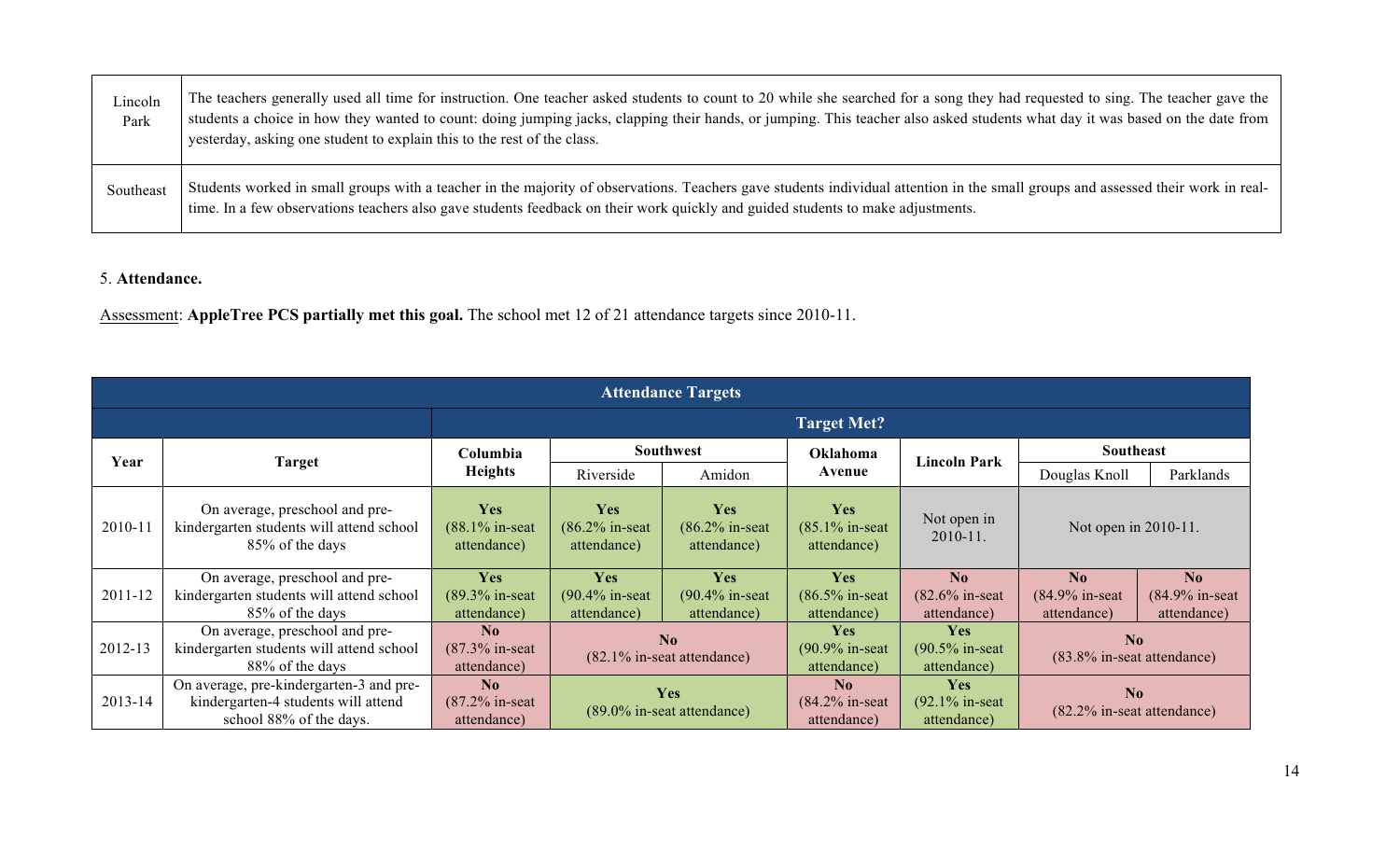#### 6. **The school will obtain an average score of 3 on Instructional Support, 5 on Emotional Support, and 5 on Classroom Organization on the Classroom Assessment Scoring System ("CLASS") Assessment.**

Assessment: **AppleTree PCS partially met this goal.** For the most part, the school met targets related to the emotional support and classroom organization indicators. However, the school did not make the targets related to instructional support at any campus and did not meet the target for Classroom Organization at the Oklahoma Campus.

CLASS is an observational tool that provides a common framework for measuring the quality of classroom interactions that promote children's development and learning. In the 2013-14 school year, the DC Office of the State Superintendent of Education ("OSSE") contracted with an external vendor to administer observations of Pre-K classrooms in all schools with early childhood programs. AppleTree PCS received ratings across three domains:

- *Emotional Support* how well teachers promote a positive classroom climate
- *Classroom Organization --* how well teachers manage children's behavior, time and attention
- *Instructional Support –* how well teachers implement the curriculum to promote cognitive and language development

|                                                                    | 2013-14 CLASS Scores for Early Childhood Programs |                  |               |  |  |  |
|--------------------------------------------------------------------|---------------------------------------------------|------------------|---------------|--|--|--|
| (all ratings on a '1' to '7' scale, with '7' as the highest score) |                                                   |                  |               |  |  |  |
| Campus                                                             | Emotional                                         | <b>Classroom</b> | Instructional |  |  |  |
|                                                                    | Support                                           | Organization     | Support       |  |  |  |
| <b>Columbia Heights</b>                                            | 5.47                                              | 5.33             | 2.69          |  |  |  |
| <b>Southwest</b>                                                   | 5.87                                              | 5.48             | 2.30          |  |  |  |
| <b>Oklahoma Avenue</b>                                             | 5.35                                              | 4.84             | 2.40          |  |  |  |
| <b>Lincoln Park</b>                                                | 5.83                                              | 5.41             | 2.74          |  |  |  |
| <b>Southeast</b>                                                   | 5.73                                              | 5.38             | 2.35          |  |  |  |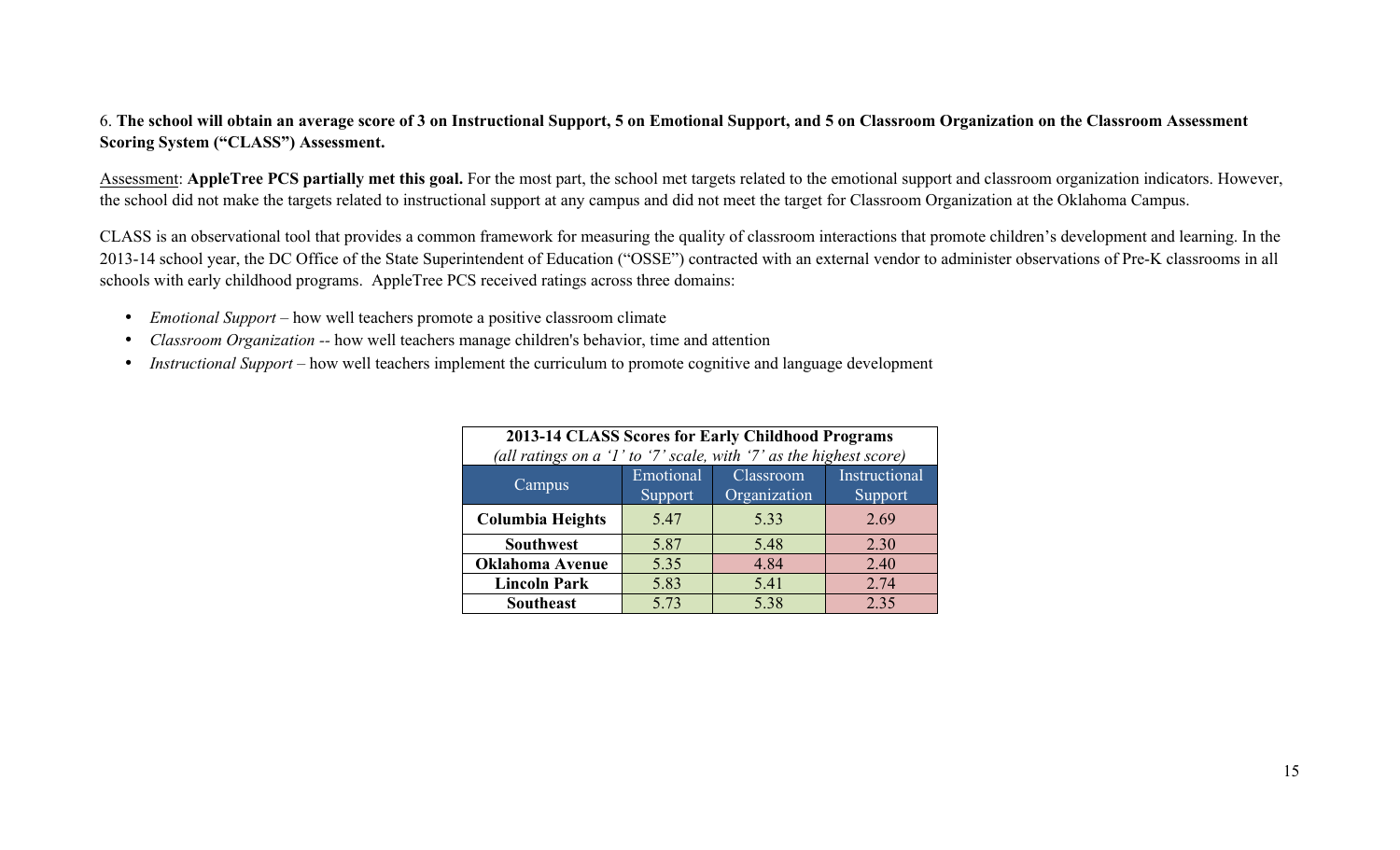#### Qualitative Evidence

In April 2014, PCSB reviewers observed the following evidence in support of this goal.

| Campus              | <b>QSR</b> Evidence <sup>20</sup>                                                                                                                                                                                                                                                                                                                                                                                                                                                           |  |  |  |  |
|---------------------|---------------------------------------------------------------------------------------------------------------------------------------------------------------------------------------------------------------------------------------------------------------------------------------------------------------------------------------------------------------------------------------------------------------------------------------------------------------------------------------------|--|--|--|--|
|                     | Overall, PCSB reviewers scored 87.5% of the observations as proficient or exemplary in classroom environment and 85% of observations as proficient or<br>exemplary in instructional delivery. Reviewers recorded many instances of teachers and staff exhibiting patience with students and skilled management of<br>students' individual behavior:                                                                                                                                         |  |  |  |  |
|                     | Teachers handled crying students in a calm manner with soft voices. Some were briefly removed from the room to get a<br>drink. Teachers encouraged students to take deep breaths and explain why they were upset.                                                                                                                                                                                                                                                                           |  |  |  |  |
|                     | Teachers maintained high expectations for students and encouraged them to keep trying. Students who were having trouble<br>blending some sounds continued to practice and were rewarded with praise after accomplishing the task.                                                                                                                                                                                                                                                           |  |  |  |  |
| Columbia<br>Heights | Reviewers also recorded many instances of teachers clearly communicating expectations for learning, directions, and procedures to the students through<br>oral and written communication:                                                                                                                                                                                                                                                                                                   |  |  |  |  |
|                     | Teachers communicated directions to students and modeled instructional tasks. Teachers embedded ways to gauge student<br>understanding of the material such as asking students to give a thumbs up if they understood or agreed with another<br>student's answer.                                                                                                                                                                                                                           |  |  |  |  |
|                     | Teachers posed numerous questions to elicit student responses during whole and small group instruction. Teachers repeated<br>aspects of the lesson such as putting sounds together to form a word when a student did not arrive at the correct answer.<br>Teachers also moved to more challenging tasks depending on student responses. When students finished a set of addition<br>problems during small group work, the teacher moved on to more difficult equations with bigger numbers. |  |  |  |  |
|                     | Reviewers rated only 67% of the observations as establishing a culture of learning and noted that teachers in a few isolated instances were not engaged<br>with students and exhibited a low level of energy for the work. Additionally, reviewers noted a few isolated instances where teachers did not pace the<br>lessons well or adjust the lessons based on the student responses or participation level.                                                                              |  |  |  |  |

<sup>&</sup>lt;sup>20</sup> See Appendix G.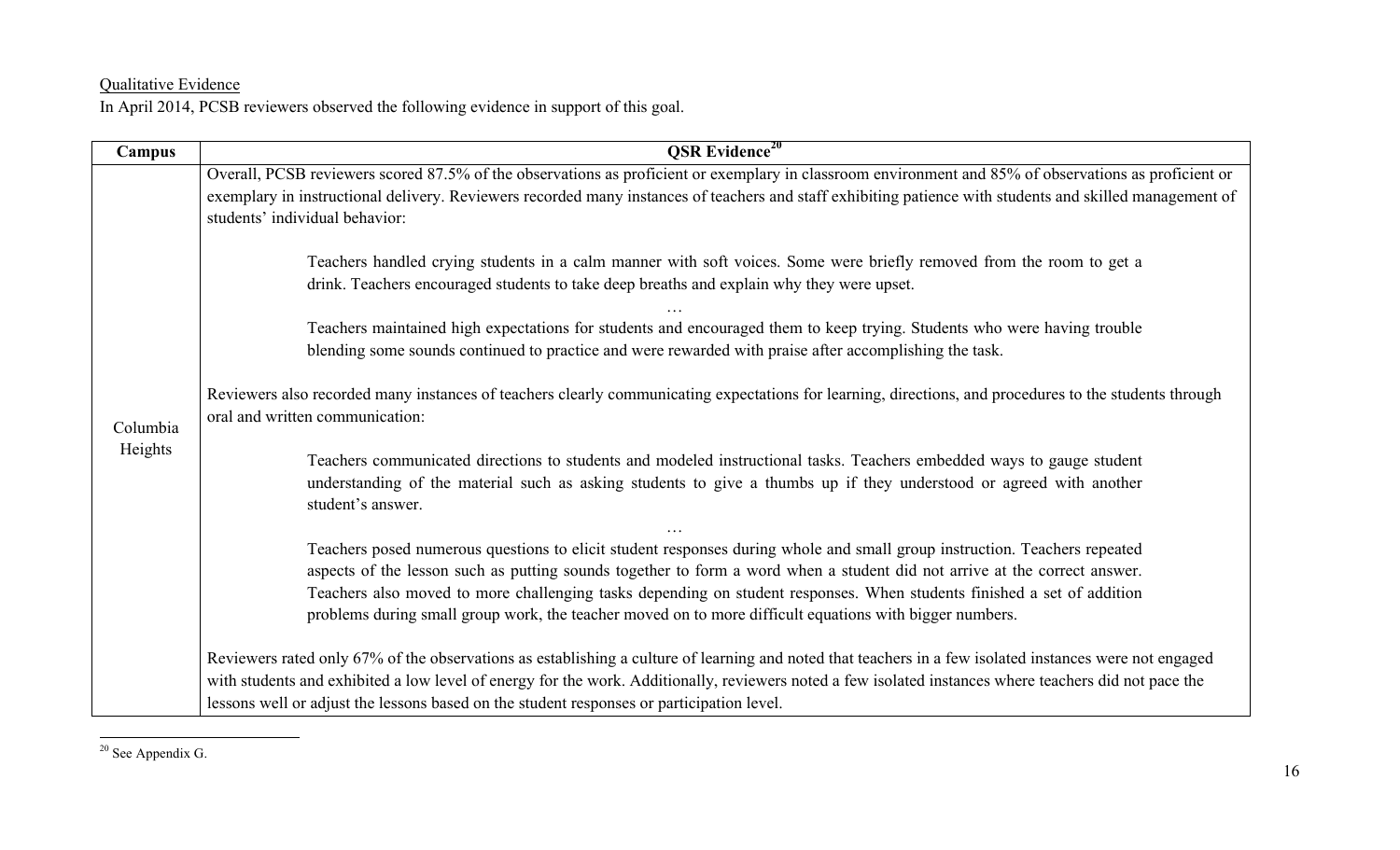|           | The Southwest campus had the strongest QSR ratings of all AppleTree PCS campuses in 2013-14: reviewers rated 100% of observations as proficient or      |
|-----------|---------------------------------------------------------------------------------------------------------------------------------------------------------|
|           | exemplary in classroom environment and 100% of observations as proficient or exemplary in instructional delivery. Students were focused and understood  |
|           | the routines and procedures, and teachers maximized every minute of instruction and communicated effectively with the students. Additionally, reviewers |
|           | observed that:                                                                                                                                          |
| Southwest | The learning centers and small group instruction were comprised of activities and learning opportunities that allowed                                   |
|           | students to experiment with manipulatives and develop basic reading and writing skills. The teachers used a variety of                                  |
|           | materials and resources when working with small and whole groups of students. The teachers also used timers to measure                                  |
|           | time on task and time spent completing tasks and assessments.                                                                                           |
|           | At the Oklahoma Avenue campus, reviewers scored 79% of observations as proficient or exemplary in classroom environment and 85% of observations as      |
|           | proficient or exemplary in instructional delivery. Examples of teachers and students promoting an environment of learning, exploring, and understanding |
|           | include:                                                                                                                                                |
|           | During one observation students were acting out a bear hunt with the music. When the teacher needed them to lower their                                 |
|           | voices and focus on her, she said, "Please catch a bubble." Another teacher indicated she needed quiet for a task and students                          |
|           | put their fingers to their lips. When teachers signaled the change of an activity, the students took the initiative to distribute                       |
|           | and collect materials needed for the next lesson.                                                                                                       |
|           |                                                                                                                                                         |
|           | All teachers communicated the importance of learning to students, saying, "It is important that we all learn this, it will help                         |
|           | us be good at other things." and, "That is good, you all knew it. Students, can we do one more?" Teachers expected effort                               |
| Oklahoma  | and participation from all students. Students responded by being persistent and completed high quality work. Students were                              |
| Avenue    | excited to share their work with the teacher and other students.                                                                                        |
|           |                                                                                                                                                         |
|           | Reviewers observed teachers clearly communicating the lesson to students, and students were actively engaged in learning:                               |
|           |                                                                                                                                                         |
|           | Teachers clearly stated the purpose of the lesson and used challenging, age-appropriate vocabulary in all classrooms. The                               |
|           | teachers' explanation of the content was clear which invited student participation and thinking. Teachers also incorporated                             |
|           | additional vocabulary when reading books to the class, such as "cooperate," "compromise," "museum," and "illustrate." Teachers                          |
|           | modeled vocabulary and then invited students to use the new words in sentences.                                                                         |
|           | .                                                                                                                                                       |
|           | Students had extensive choice in how they completed tasks and the materials and resources supported the learning goals. Students                        |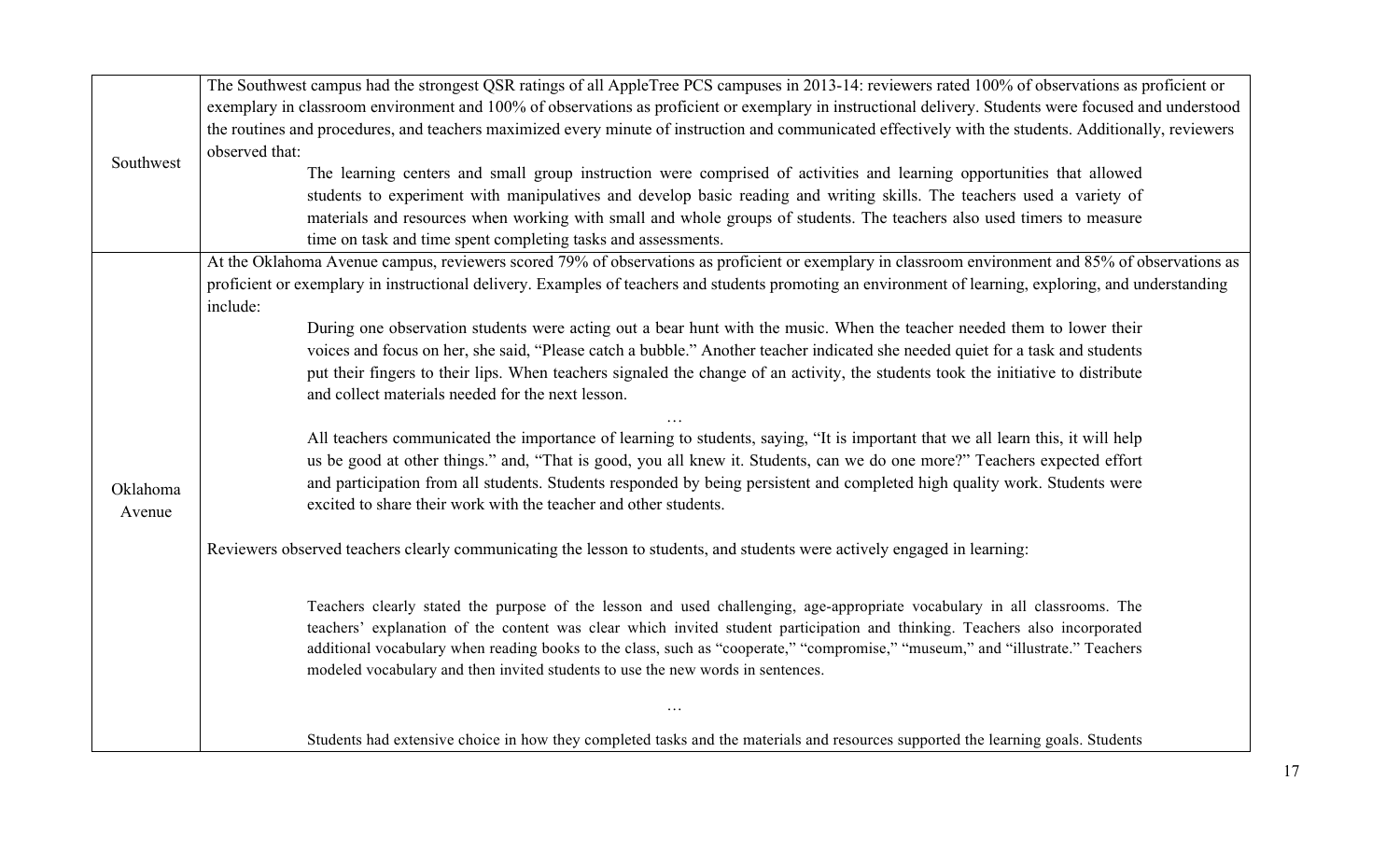|                     | actively worked on completing graphic organizers, writing their own ideas, designing their own artwork, and creating their own<br>play experiences. Additionally the pacing of the lessons provided the time needed for students to be intellectually engaged.                                                                                                                                                                                                                                                                                                                                                                                     |
|---------------------|----------------------------------------------------------------------------------------------------------------------------------------------------------------------------------------------------------------------------------------------------------------------------------------------------------------------------------------------------------------------------------------------------------------------------------------------------------------------------------------------------------------------------------------------------------------------------------------------------------------------------------------------------|
|                     | Under the "managing student behavior" domain, reviewers rated only 67% of observations as proficient of exemplary because teachers' response to<br>student misbehavior was inconsistent and could be harsh. Furthermore, reviewers rated only 67% of observations under the "instructional use of<br>assessments" domain as proficient or exemplary. Reviewers noted that teachers in a small number of observations globally assessed understanding in the<br>class without giving specific feedback to students.                                                                                                                                 |
|                     | The Lincoln Park campus received the second highest rating of all of AppleTree PCS's campuses. Reviewers rated 100% of observations as proficient or<br>exemplary in classroom environment and 92% of observations as proficient or exemplary in instructional delivery. PCSB staff concluded that the school had<br>extensive strategies in place to meet the needs of all learners and that the six-to-one student ratio allowed teachers to continuously check in with individual<br>students, provide feedback, and differentiate instruction. Reviewers recorded many instances of teachers and staff leading caring, cooperative classrooms: |
|                     | Teachers told students that they expected their best work, saying, "You are going to sing this song in your best voice." Teachers<br>recognized student effort in small groups as they asked each student a question related to the skill they were learning. Teachers<br>said, "I like how you are repeating the words that you heard," and "Nice job!" Students praised each other for good work, saying,<br>"Super, good job!" and "You're doing a great job!"                                                                                                                                                                                  |
|                     |                                                                                                                                                                                                                                                                                                                                                                                                                                                                                                                                                                                                                                                    |
| <b>Lincoln Park</b> | Across all classrooms students transitioned smoothly without assistance from the teacher during center time. Teachers established<br>routines and rituals effectively throughout all classrooms, as students quietly entered classrooms at the beginning of the day and<br>sat on the carpet, walked up the stairs quietly with their hands on the railing for safety, and cleaned up from snack on their own.<br>Students responded consistently to cues and transition techniques, such as, "Everybody stop, hands on top," which caused all<br>students to quiet down and raise hands to show they were listening.                              |
|                     | Reviewers also saw teachers presenting lessons clearly, inviting students to think and offer answers to open-ended and single-path questions, and ensuring<br>students were following along:                                                                                                                                                                                                                                                                                                                                                                                                                                                       |
|                     | Teachers asked open-ended questions during story time related to students' prior knowledge of dinosaurs as well as questions<br>related to the plot of the book. Students extended the discussion by asking their own higher order questions, like why dinosaurs                                                                                                                                                                                                                                                                                                                                                                                   |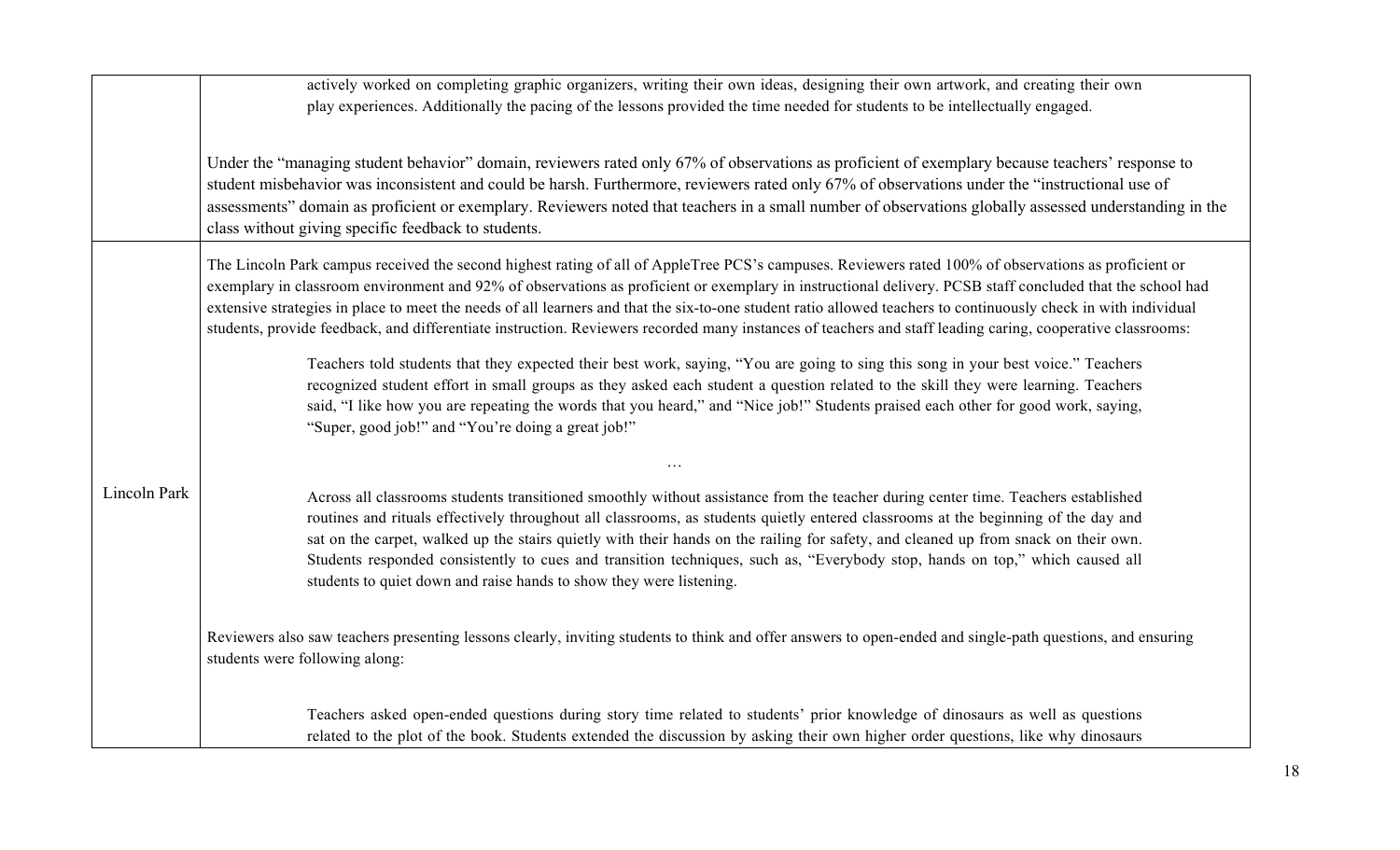|           | lived before humans. During snack time teachers walked around the classroom, asking students what they were learning and if<br>their snacks were healthy, prompting students to freely discuss with both teachers and peers.                                                                                                                                                                                                                                    |
|-----------|-----------------------------------------------------------------------------------------------------------------------------------------------------------------------------------------------------------------------------------------------------------------------------------------------------------------------------------------------------------------------------------------------------------------------------------------------------------------|
|           | Teachers provided timely feedback and scaffolding. Teachers praised the students for correct answers and persistence and helped<br>students get to the correct answers when needed. In one observation of a small group doing targeted work on social skills, the<br>teacher asked each student to say one thing that he or she learned and every student was able to do so.                                                                                    |
|           | Reviewers rated 84% of observations as proficient or exemplary in classroom environment and 66% of observations as proficient or exemplary in<br>instructional delivery. Teachers showed a high regard for student ability, and reviewers noted well-established routines and procedures. For example:                                                                                                                                                          |
|           | Teachers and students engaged in positive interactions through actions and words. Students asked teachers for help with<br>tying shoes and opening snack bags by regularly saying "please" and "thank you." Students called classmates by their first<br>names when speaking to each other. Teachers also used hand motions and signals such as clapping hands, smiling faces, and<br>high fives when students met or exceed expectations to indicate feelings. |
|           | Reviewers also noted that students were consistently engaged in learning tasks and that teachers asked questions that elicited a variety of answers and built<br>on peers' responses:                                                                                                                                                                                                                                                                           |
| Southeast | Teachers asked open-ended questions and welcomed multiple approaches to answering questions. All of the observations<br>scoring proficient included teachers asking students questions like "What words start with the letter N?" and "Tell me what<br>you mean by 'big'," which prompted students to share ideas and talk freely. One teacher asked students to respond by adding<br>on to what their classmates had said.                                     |
|           | PCSB noted that some observations rated below proficient in instructional delivery because teachers asked primarily recall questions, did not use<br>appropriate vocabulary, or did not appropriately pace the lessons. For example:                                                                                                                                                                                                                            |
|           | Some teachers did not call on the students who were distracted or sitting improperly, causing only students who could sit<br>quietly to fully participate in the learning task. Some students had trouble keeping the pace with a video of a song, which<br>resulted in about half of the students not participating in that activity.                                                                                                                          |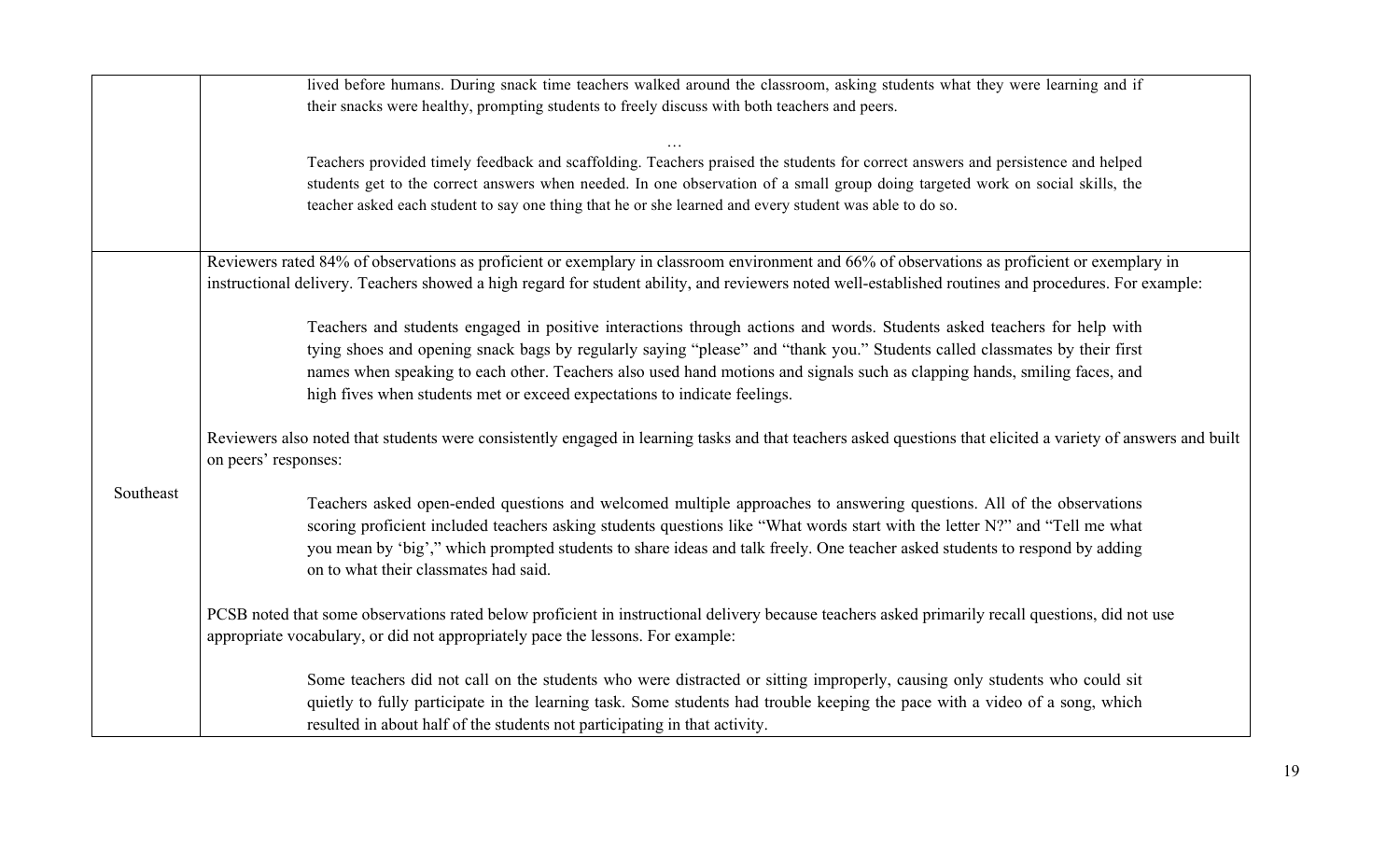**5. 60% of pre-kindergarten-3 and pre-kindergarten-4 students will progress to grade level baseline on the Social-Emotional learning portion of the Positive Behavior Rating Scale assessment, as designated by the publisher.**

Assessment: **AppleTree PCS met this goal.**

|         | <b>Early Childhood Math Achievement</b><br>as measured by the Positive Behavior Rating Scale Assessment ("PBRS")                                                                                                                            |                                                                      |           |                                                               |                                                                      |                                                                      |                                                               |           |
|---------|---------------------------------------------------------------------------------------------------------------------------------------------------------------------------------------------------------------------------------------------|----------------------------------------------------------------------|-----------|---------------------------------------------------------------|----------------------------------------------------------------------|----------------------------------------------------------------------|---------------------------------------------------------------|-----------|
|         | <b>Target Met?</b>                                                                                                                                                                                                                          |                                                                      |           |                                                               |                                                                      |                                                                      |                                                               |           |
| Year    | Target                                                                                                                                                                                                                                      | Columbia                                                             |           | <b>Southwest</b>                                              | Oklahoma                                                             | Lincoln Park                                                         | <b>Southeast</b>                                              |           |
|         |                                                                                                                                                                                                                                             | <b>Heights</b>                                                       | Riverside | Amidon                                                        | Avenue                                                               |                                                                      | Douglas Knoll                                                 | Parklands |
| 2013-14 | 60% of pre-kindergarten-3 and pre-<br>kindergarten-4 students will progress to<br>grade level baseline on the Social-<br>Emotional learning portion of the Positive<br>Behavior Rating Scale assessment, as<br>designated by the publisher. | <b>Yes</b><br>$(85.1\% \text{ of }$<br>students met<br>this target.) |           | <b>Yes</b><br>$(64.8\% \text{ of students met this target.})$ | <b>Yes</b><br>$(85.1\% \text{ of }$<br>students met<br>this target.) | <b>Yes</b><br>$(70.2\% \text{ of }$<br>students met this<br>target.) | <b>Yes</b><br>$(69.3\% \text{ of students met this target.})$ |           |

## Qualitative Evidence

In April 2014, PCSB reviewers observed the following evidence in support of this goal.

| Campus              | <b>OSR</b> Evidence <sup>21</sup>                                                                                                                                |
|---------------------|------------------------------------------------------------------------------------------------------------------------------------------------------------------|
| Columbia<br>Heights | The QSR team scored 92% of the observations as exemplary or proficient in Creating an Environment of Respect and Rapport. Teacher and student interactions       |
|                     | were warm and respectful. Teachers encouraged sharing and helped students cooperate as needed.                                                                   |
|                     | Teachers managed student behavior with patience and understanding. They used behavior charts and the "Sit and Watch" chair when appropriate. Teachers            |
|                     | placed stickers on the behavior charts to highlight appropriate behavior and talked about each student's behavior as they placed the stickers next to the names. |
|                     | The "Sit and Watch" chair was used sparingly. The few students who sat in it were there for a brief time before they reentered the class activity.               |
| Southwest           | Students managed their feelings and behaviors and also worked cooperatively in their small groups. The students had healthy interactions with their              |
|                     | classmates and were not observed having many behavioral issues. The teaching staff modeled the appropriate behavior that they wanted to see from                 |
|                     | students and redirected students' misbehavior in a positive manner. Teachers used a "Sit and Watch" chair for students who were having trouble following         |

<sup>&</sup>lt;sup>21</sup> See Appendix G.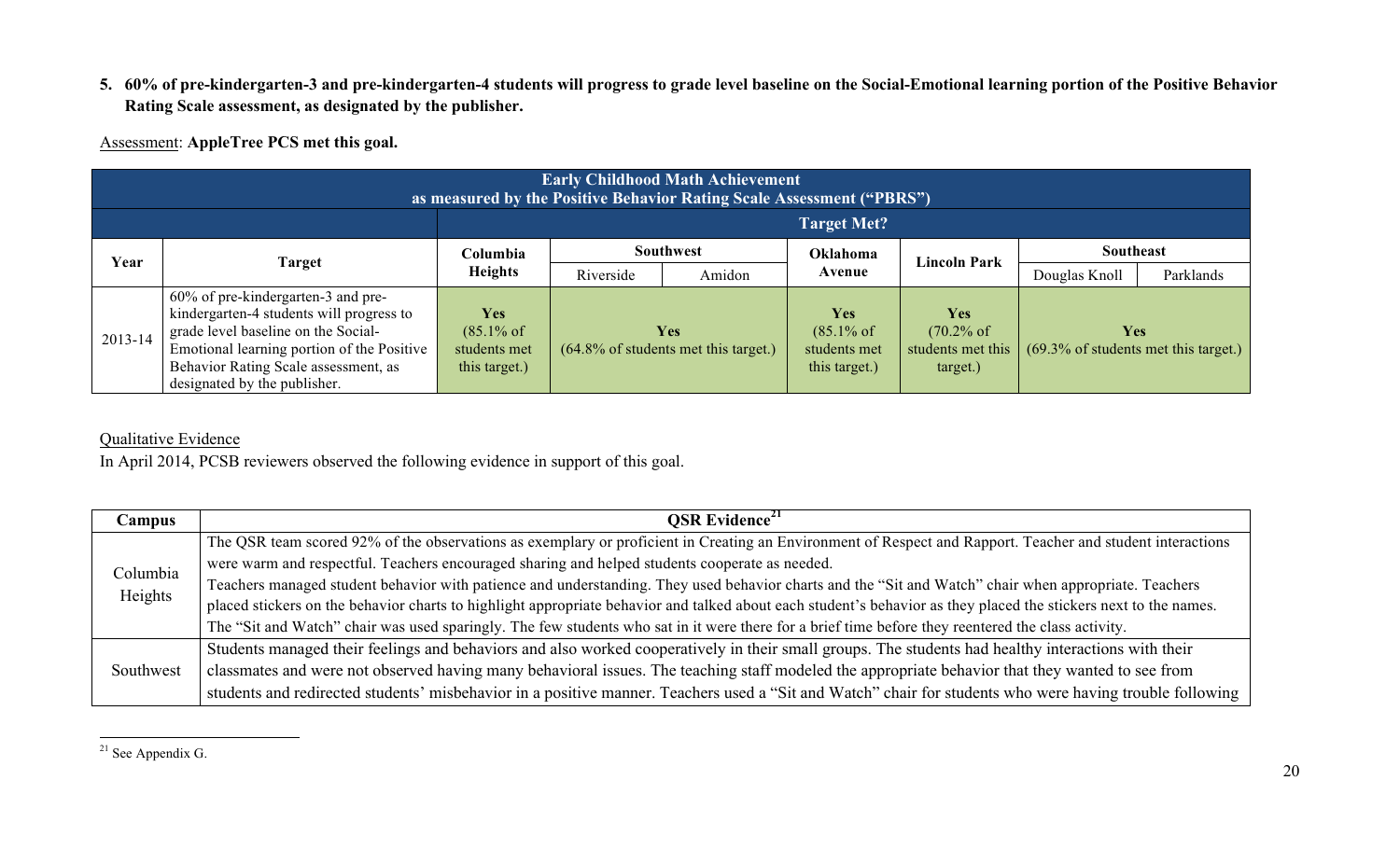|              | directions. A student would sit and learn from other students who were on task and behaving appropriately. Some of the students hugged the teaching staff               |
|--------------|-------------------------------------------------------------------------------------------------------------------------------------------------------------------------|
|              | when they entered the classrooms.                                                                                                                                       |
| Oklahoma     | To provide students with the social foundation to succeed in school, teachers help students work together, share, and cooperate. Teachers discussed these               |
| Avenue       | components with students using stories, questions, and one-on-one time. One teacher read a book about sharing and then led the class through questions                  |
|              | and a discussion about how to share supplies and how to cooperate with others.                                                                                          |
|              | Teachers consistently emphasized social skills in interactions with students by modeling respectful behavior and by praising students for positive                      |
|              | interactions with peers. One teacher had a conversation with a student about the difference between tattling on a child misbehaving but not harming                     |
|              | anyone versus telling an adult when a student is putting himself or others in danger. A small group of students worked in a small "social skills" group                 |
| Lincoln Park | where they learned about age- appropriate social skills and had the opportunity to practice and demonstrate what they learned.                                          |
|              | Teachers supported emotional development by (1) having students watch other students follow directions in a "Sit and Watch" chair in order to get the                   |
|              | student back on track, (2) praising students for staying on task and paying attention to the teacher's directions, and (3) allowing the students to choose their        |
|              | own activities during center time. Students demonstrated social and emotional proficiency as they transitioned smoothly from center to center and through               |
|              | the absence of serious misbehavior.                                                                                                                                     |
|              | There was evidence that the school provides students with a social foundation. The students played and worked together in every observation. Teachers reminded          |
|              | students how to share appropriately, when necessary, and the students were generally comfortable completing tasks with each other. The QSR team also observed           |
|              | teachers using a "Sit and Watch" chair. Students were directed to sit in this chair and watch other students who were following directions.                             |
| Southeast    |                                                                                                                                                                         |
|              | The classroom environments allowed students to celebrate each other's successes. Teachers encouraged students to keep trying when they made a mistake. In one           |
|              | classroom where parents visited, the students told the parents about how they learned to tell whether things were a "big deal" or a "little deal," as it related to how |
|              | they learned to address issues that arose in class.                                                                                                                     |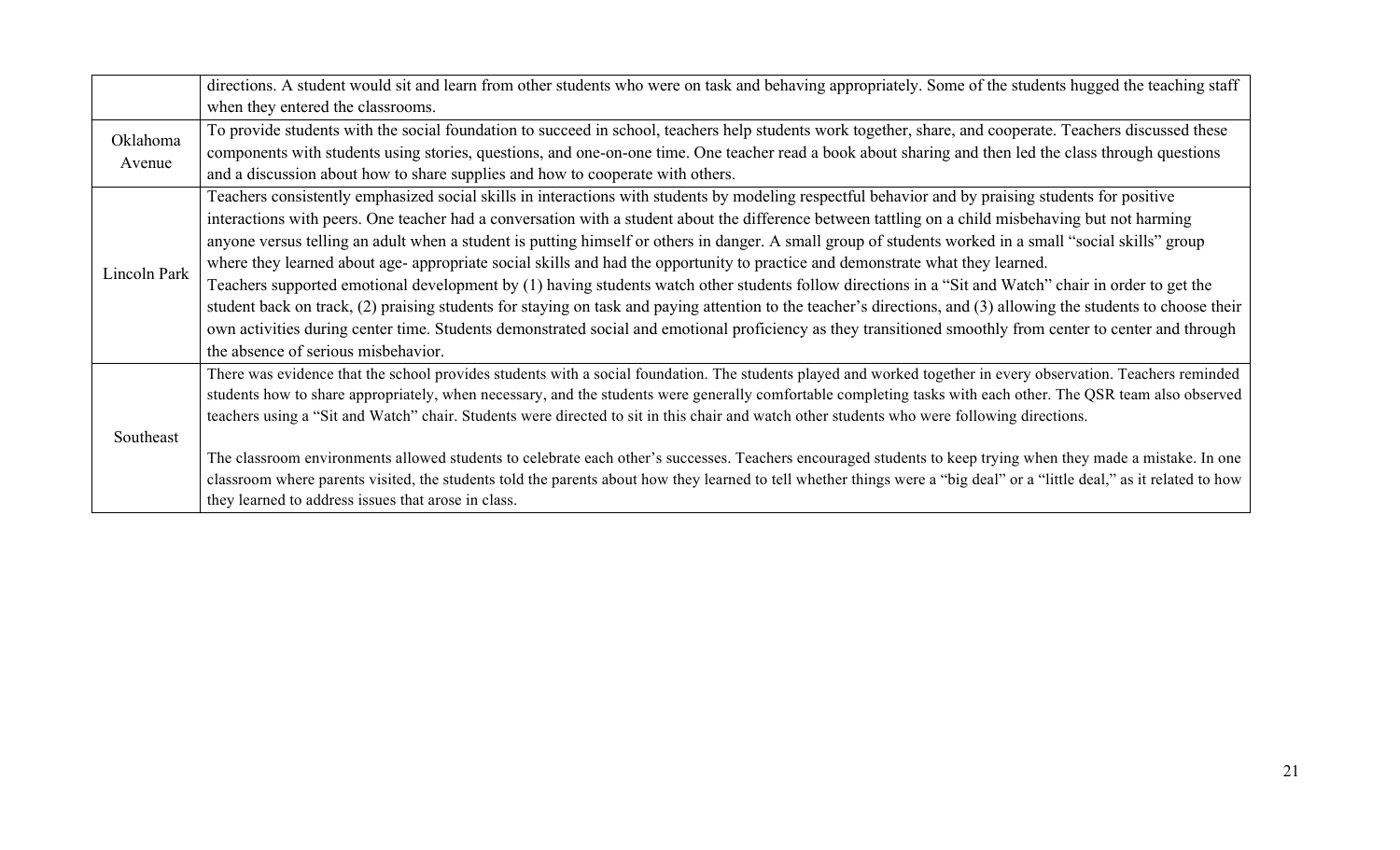# **COMPLIANCE WITH CHARTER AND APPLICABLE LAWS**

The SRA requires PCSB to determine at least every five years whether a school has "committed a material violation of applicable laws or a material violation of the conditions, terms, standards, or procedures set forth in its charter, including violations relating to the education of children with disabilities."<sup>22</sup> The SRA contains a non-exhaustive list of applicable laws, and PCSB also monitors charter schools for compliance with additional laws in annual compliance reviews. Below is a summary of the school's compliance record.

| <b>Compliance Item</b><br><b>Description</b>                                                           |                                                                                                                                                                                                                                                                                                                                                                                                                                                                                                                                                                                     | <b>School's Compliance Status</b><br>2010-11 to present <sup>23</sup>                                                                                                                                                                                                                              |  |  |  |
|--------------------------------------------------------------------------------------------------------|-------------------------------------------------------------------------------------------------------------------------------------------------------------------------------------------------------------------------------------------------------------------------------------------------------------------------------------------------------------------------------------------------------------------------------------------------------------------------------------------------------------------------------------------------------------------------------------|----------------------------------------------------------------------------------------------------------------------------------------------------------------------------------------------------------------------------------------------------------------------------------------------------|--|--|--|
| <b>Fair enrollment</b><br>process<br>D.C. Code $\S$ 38-<br>1802.06                                     | DC charter schools must have a fair and<br>open enrollment process that randomly<br>selects applicants and does not<br>discriminate against students.                                                                                                                                                                                                                                                                                                                                                                                                                               | In 2011-12, PCSB found that<br>all campuses violated D.C.<br>Code $\S$ 38-1802.06 when the<br>school requested students be<br>potty trained in its application.<br>PCSB asked the school to<br>remove this request and<br>resubmit the application for<br>PCSB review. This issue was<br>resolved. |  |  |  |
| <b>Notice and due</b><br>process for<br>suspensions and<br>expulsions<br>D.C. Code § 38-<br>1802.06(g) | DC charter school discipline policies<br>must afford students due process <sup>24</sup> and<br>the school must distribute such policies<br>to students and parents.                                                                                                                                                                                                                                                                                                                                                                                                                 | Compliant since 2010-11.                                                                                                                                                                                                                                                                           |  |  |  |
| <b>Student health and</b><br>safety<br>D.C. Code §§ 38-<br>$1802.04(c)(4)$ , 4-<br>1321.02, 38-651     | The SRA requires DC charter schools to<br>maintain the health and safety of its<br>students. <sup>25</sup> To ensure that schools adhere to<br>this clause, PCSB monitors schools for<br>various indicators, including but not limited<br>to whether schools:<br>have qualified staff members that can<br>administer medications;<br>conduct background checks for all<br>$\blacksquare$<br>school employees and volunteers; and<br>have an emergency response plan in<br>$\overline{\phantom{a}}$<br>place and conduct emergency drills as<br>required by DC code and regulations. | Compliant since 2010-11.                                                                                                                                                                                                                                                                           |  |  |  |

<sup>&</sup>lt;sup>22</sup> D.C. Code § 38.1802.12(c).<br><sup>23</sup> See AppleTree PCS Compliance Reports, attached to this report as Appendix H.<br><sup>24</sup> See *Goss v. Lopez*, 419 U.S. 565 (1975).<br><sup>25</sup> D.C. Code § 38.1802.04 (c)(4)(A).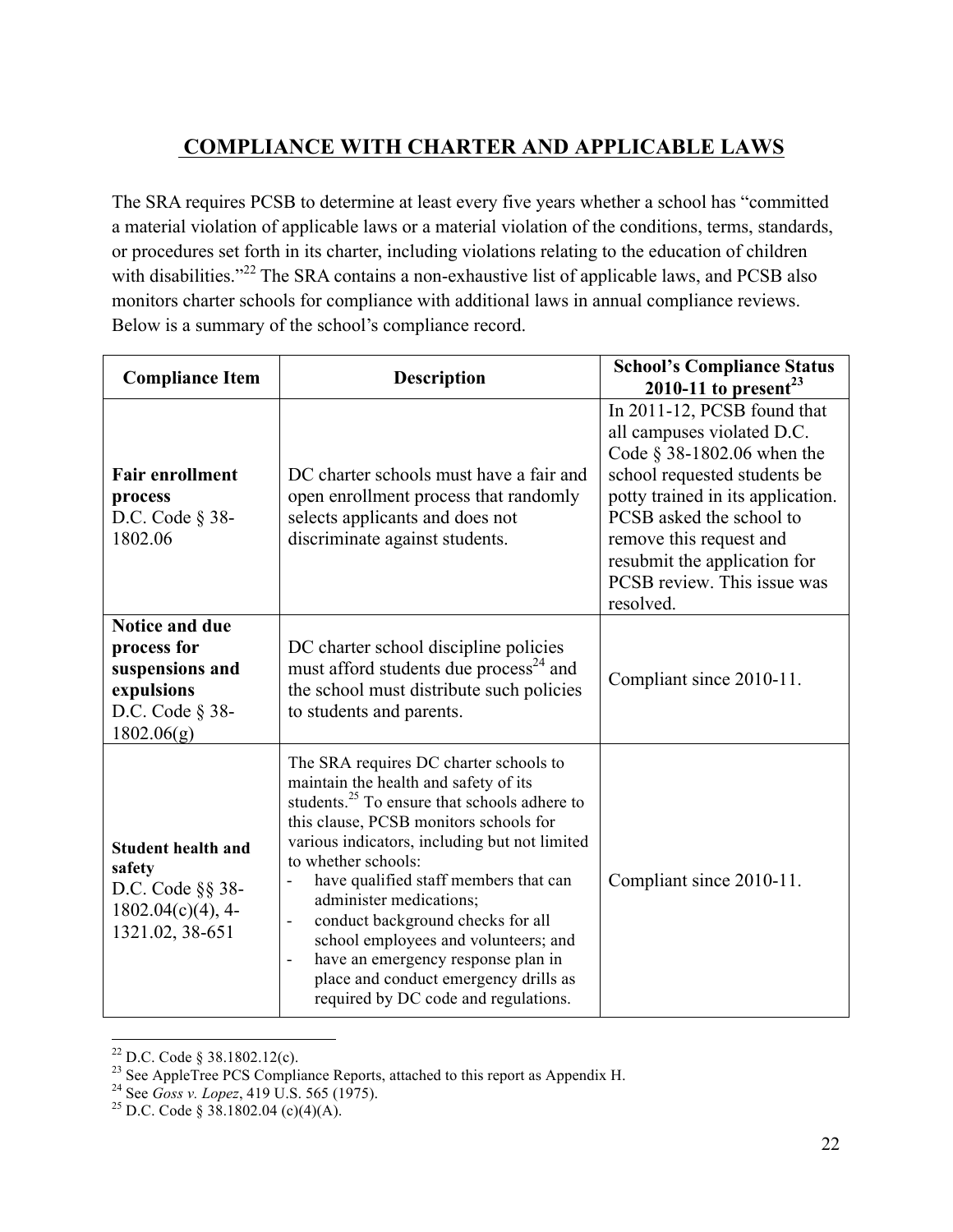| <b>Equal employment</b><br>D.C. Code $\S$ 38-<br>1802.04(c)(5)                                                   | A DC charter school's employment<br>policies and practices must comply with<br>federal and local employment laws and<br>regulations. | Compliant since 2010-11.                                                                                                                                                                                                                                                                                                                                                                                                                                                                                                                                                                                                                                                                                                                                                                                                                                                 |  |  |
|------------------------------------------------------------------------------------------------------------------|--------------------------------------------------------------------------------------------------------------------------------------|--------------------------------------------------------------------------------------------------------------------------------------------------------------------------------------------------------------------------------------------------------------------------------------------------------------------------------------------------------------------------------------------------------------------------------------------------------------------------------------------------------------------------------------------------------------------------------------------------------------------------------------------------------------------------------------------------------------------------------------------------------------------------------------------------------------------------------------------------------------------------|--|--|
| <b>Insurance</b><br>As required by the<br>school's charter                                                       | A DC charter school must be adequately<br>insured.                                                                                   | Compliant since 2010-11.                                                                                                                                                                                                                                                                                                                                                                                                                                                                                                                                                                                                                                                                                                                                                                                                                                                 |  |  |
| <b>Facility licenses</b><br>D.C. Code § 47-<br>$2851.03(d)$ ; D.C.<br>Mun. Regs., tit. 14,<br>§§ 14-1401 et seq. | A DC charter school must possess all<br>required local licenses.                                                                     | In 2011-12, the Parklands,<br>Oklahoma Avenue, and<br>Columbia Heights campuses<br>were in the process of<br>obtaining updated Certificates<br>of Occupancy.<br>In 2012-13, the Oklahoma<br>Avenue had received its<br>updated Certificate, but the<br>Columbia Heights and<br>Parklands updated Certificates<br>of Occupancy were still<br>pending. Additionally, the<br>Amidon campus was also in<br>the process of obtaining an<br>updated Certificate of<br>Occupancy.<br>In 2013-14, all previously<br>pending Certificates of<br>Occupancy had been updated.<br>The Lincoln Park campus was<br>in the process of obtaining an<br>updated Certificate of<br>Occupancy. The school since<br>notified PCSB that an updated<br>Certificate of Occupancy for<br>this campus was not needed<br>because it did not intend on<br>enrolling as many students in<br>2014-15. |  |  |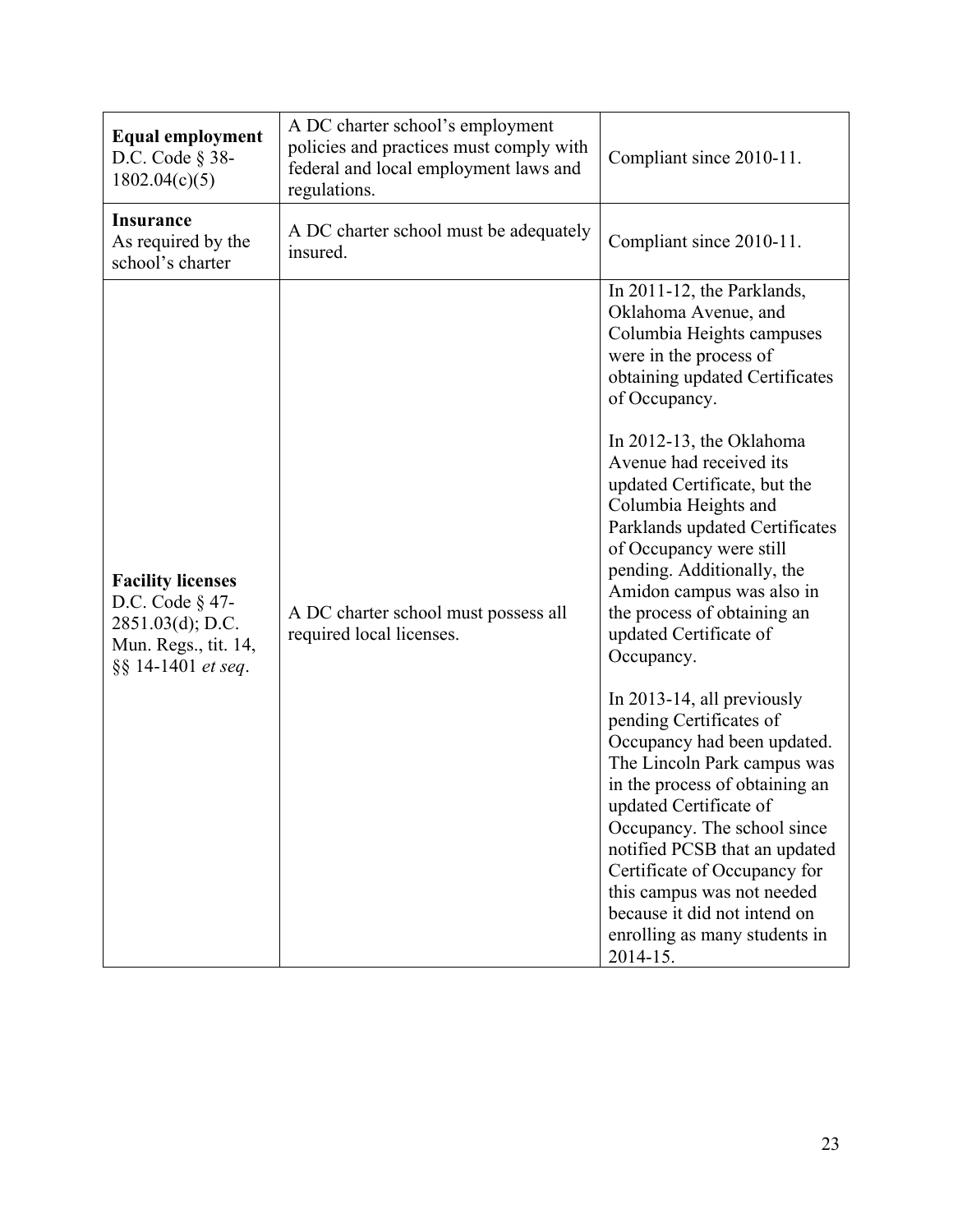| <b>Highly Qualified</b><br><b>Teachers</b><br>Elementary and<br><b>Secondary Education</b><br>Act ("ESEA")<br>20 U.S.C. § 6301 | DC charter schools receiving Title I<br>funding must employ "Highly Qualified"<br>Teachers" as defined by ESEA.                                                                                                                                        | $N/A^{26}$                                                                                      |
|--------------------------------------------------------------------------------------------------------------------------------|--------------------------------------------------------------------------------------------------------------------------------------------------------------------------------------------------------------------------------------------------------|-------------------------------------------------------------------------------------------------|
| <b>Proper composition</b><br>of board of trustees<br>D.C. Code $\S$ 38-<br>1802.05                                             | A DC charter school's Board of<br>Trustees must have:<br>an odd number of members that does<br>not exceed $15$ ;<br>a majority of members that are DC<br>residents; and<br>at least two members that are parents of<br>a student attending the school. | In 2011-12, PCSB found that<br>only one parent was on the<br>board. This issue was<br>resolved. |
| <b>Accreditation</b><br><b>Status</b><br>D.C. Code $\S$ 38-<br>1802.02(16)                                                     | A DC charter school must maintain<br>accreditation from an SRA-approved<br>accrediting body approved by the SRA.                                                                                                                                       | Compliant since 2010-11.                                                                        |

#### **Procurement Contracts**

The SRA requires DC charter schools to utilize a competitive bidding process for any procurement contract valued at \$25,000 or more, and within three days of awarding such a contract, to submit to PCSB all bids received, the contractor selected, and the rationale for which contractor was selected.<sup>27</sup> To ensure compliance with this law, PCSB requires schools to submit a "Determinations and Findings" form to detail any qualifying procurement contract that the school has executed.

| Year    | Qualifying<br>contracts<br>executed by<br><b>AppleTree</b><br><b>PCS</b> | Corresponding<br>documentation<br>submitted to<br><b>PCSB</b> |
|---------|--------------------------------------------------------------------------|---------------------------------------------------------------|
| 2010-11 | Data<br>unavailable                                                      |                                                               |
| 2011-12 |                                                                          |                                                               |
| 2012-13 |                                                                          |                                                               |
| 2013-14 |                                                                          |                                                               |

<sup>&</sup>lt;sup>26</sup> Pre-Kindergarten schools are not required to have "Highly Qualified Teachers," as the requirement only applies to elementary and secondary schools.

<sup>&</sup>lt;sup>27</sup> D.C. Code § 38-1802.04(c)(1).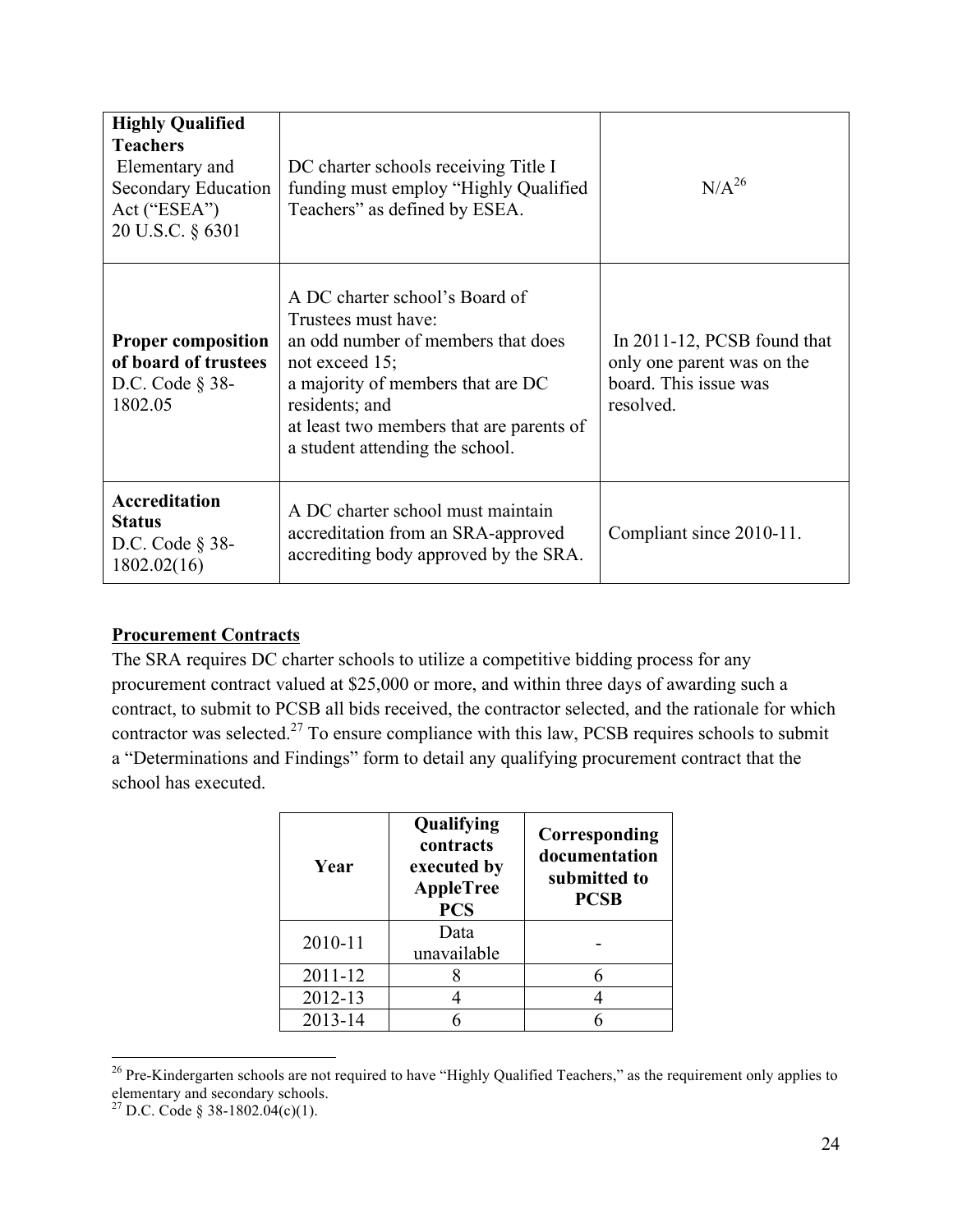#### **Special Education Compliance**

Charter schools are required to comply with all federal and local special education laws, including, among others, the Individuals with Disabilities Education Act<sup>28</sup> ("IDEA") and the Rehabilitation Act of 1973. The following section summarizes AppleTree PCS's special education compliance from 2011-12 to the present.

#### **OSSE Special Education Compliance Reviews**

The DC Office of the State Superintendent of Education ("OSSE") monitors charter schools' special education compliance and publishes three types of reports detailing these findings: (1) Annual Determinations; (2) On-Site Monitoring; and (3) Quarterly Findings (also called Special Conditions Reports). OSSE's findings of AppleTree PCS's special education compliance are summarized below.

#### Annual Determinations

As required by a federal regulation, OSSE annually analyzes each LEA's compliance with 20 special education compliance indicators, and publishes these findings in an Annual Determination report.<sup>29</sup> Each year's report is based on compliance data collected several years earlier. As such, OSSE does not require schools to cure any compliance issues detailed in these reports. In 2014, OSSE published its 2011 Annual Determination reports (based on the school's 2011-12 performance). AppleTree PCS's Annual Determination compliance is detailed in the table below. $30$ 

|      | Percent compliant with    |                           |
|------|---------------------------|---------------------------|
| Year | audited special education | Determination Level       |
|      | federal requirements      |                           |
| 2010 | 90%                       | <b>Meets Requirements</b> |
| 2011 | 71%                       | Needs Assistance          |
| 2012 | 106%                      | <b>Meets Requirements</b> |

#### On-Site Monitoring Report

OSSE periodically conducts an on-site assessment of an LEA's special education compliance with student-level and LEA-level indicators, and publishes its findings in an On-Site Monitoring Report. At the time, if a school was less than 80% compliant with a student-level and/or LEAlevel indicator, it was required to implement corrections and report these corrections to OSSE.

<sup>&</sup>lt;sup>28</sup> 20 U.S.C. § 1413(a)(5).<br><sup>29</sup> As required by federal regulation 34 C.F.R. § 300.600(c).<br><sup>30</sup> See FFY 2011 IDEA Part B LEA Performance Determinations, attached to this report as Appendix I.

 $31$  The school's compliance rate is over 100% because OSSE issued a "bonus" compliant indicator – not having any longstanding noncompliance issues from FY2009, FY2010, or FY2011.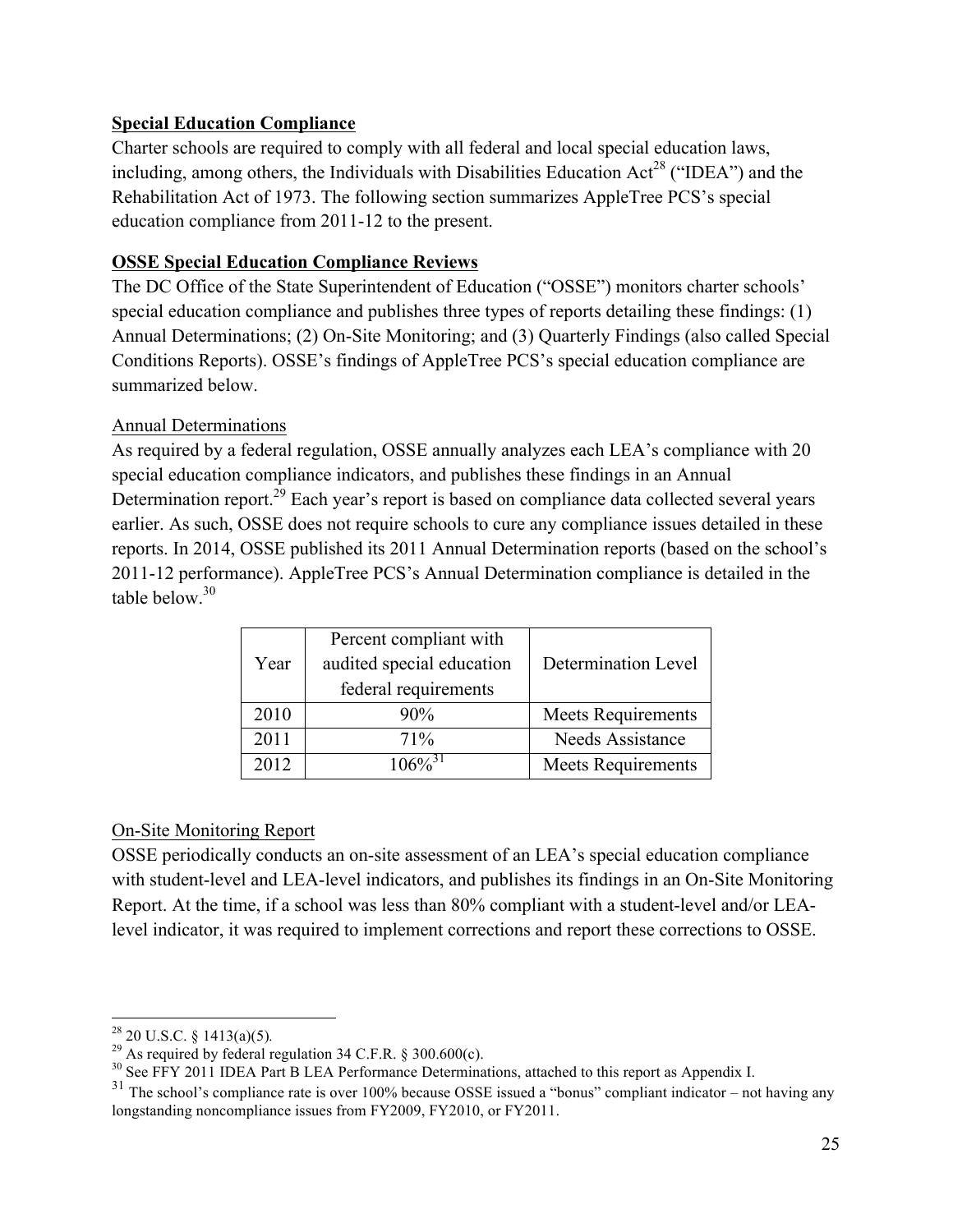(Beginning in 2013, LEA's are responsible for being 100% compliant with student-level indicators and LEA-level indicators on On-Site Monitoring Reports.) <sup>32</sup>

In 2011, OSSE published an on-site Compliance Monitoring Report of AppleTree PCS based on the school's performance in 2011-12.<sup>33</sup> The school was required to implement corrections in the following areas. OSSE has since verified that AppleTree PCS has implemented corrections for all identified student level findings.

| <b>Student-Level Compliance</b>                               |                                                                   |  |  |  |  |
|---------------------------------------------------------------|-------------------------------------------------------------------|--|--|--|--|
| <b>Compliance Area</b>                                        | <b>Number of indicators</b><br>where corrections were<br>required |  |  |  |  |
| Part C to B transition                                        | 1 out of 1                                                        |  |  |  |  |
| Initial Evaluations and<br>Reevaluations                      | 2 out of $3$                                                      |  |  |  |  |
| <b>IEP</b> Development                                        | 4 out of 9                                                        |  |  |  |  |
| Least Restrictive<br>Environment                              | $2$ out of $2$                                                    |  |  |  |  |
| Discipline                                                    | $0$ out of 2                                                      |  |  |  |  |
| Data Verification                                             | 4 out of 7                                                        |  |  |  |  |
| <b>Total indicators where</b><br>corrections were<br>required | 12 out of 23                                                      |  |  |  |  |

| <b>LEA-Level Compliance</b> |                                                            |  |  |  |  |  |
|-----------------------------|------------------------------------------------------------|--|--|--|--|--|
| <b>Compliance Area</b>      | Number of indicators<br>where corrections were<br>required |  |  |  |  |  |
| Data Verification           | $0$ out of 1                                               |  |  |  |  |  |
| <b>Fiscal Requirements</b>  | 2 out of $13$                                              |  |  |  |  |  |

 $32$  If the school was found to be less than 100% compliant with a student-level indicator that could not be cured retroactively, OSSE would identify the point of noncompliance as an LEA-level violation.<br><sup>33</sup> See 2011-12 On-Site Monitoring Report Attachments, attached to this report as Appendix J.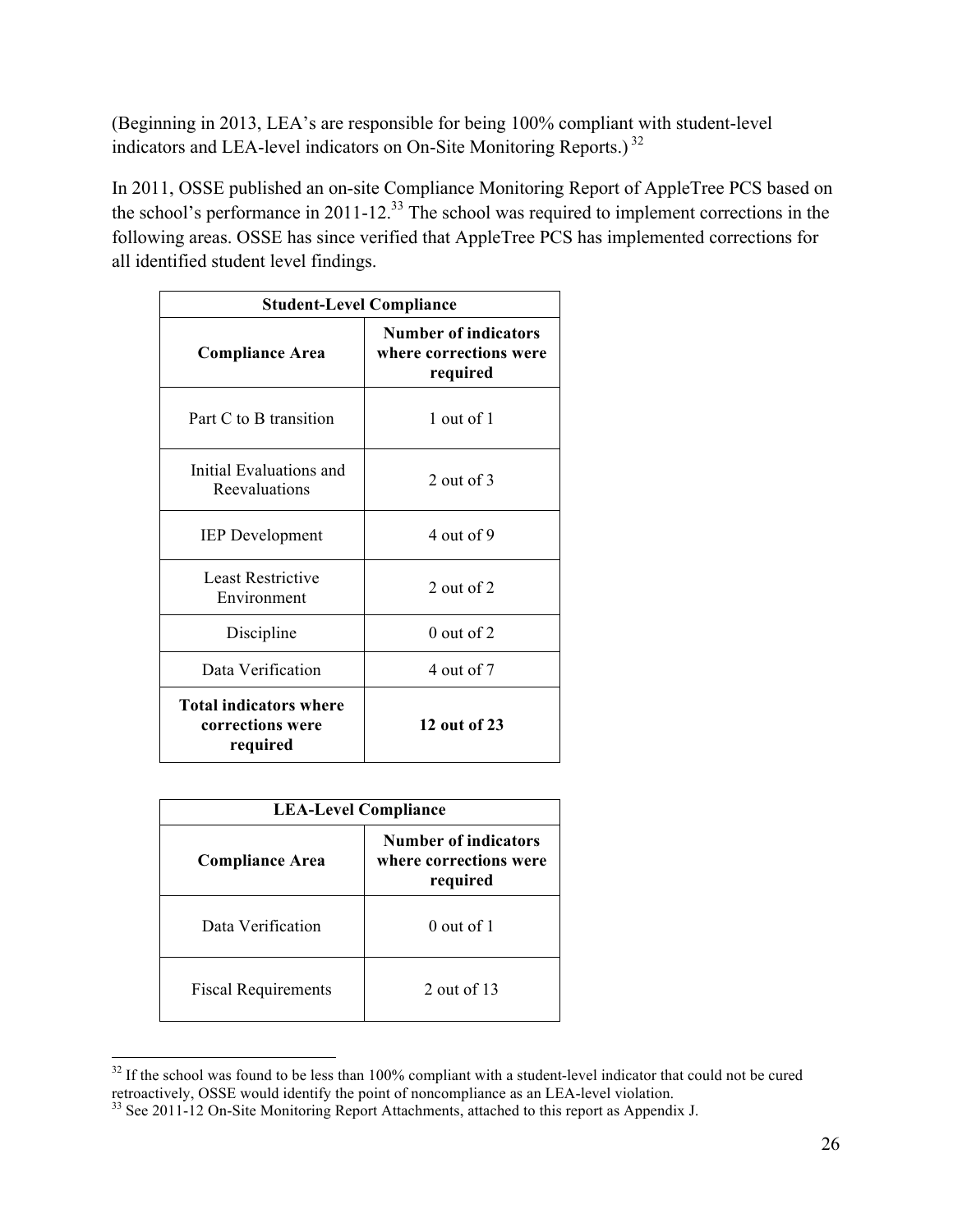#### Special Conditions Quarterly Reports

OSSE submits quarterly reports to the U.S. Department of Education's Office of Special Education Programs detailing District of Columbia LEAs' compliance in three areas: (1) Initial and Reevaluation Timelines; (2) Early Childhood Transition Timelines; and (3) Secondary Transition Requirements.

In recent special conditions reporting on OSSE's DC Corrective Action Tracking System Database ("DCCATS"), AppleTree PCS was found to be noncompliant for Timely Completion of Initial Evaluation during the span of October 1- December 31, 2012. According to OSSE, the LEA has since corrected this issue of noncompliance. AppleTree PCS was again found to be noncompliant for Timely Completion of Initial Evaluation during the span of January 1, 2013 - March 31, 2013. According to OSSE, the LEA has since corrected this issue of noncompliance.<sup>34</sup>

#### Blackman Jones Implementation Review

With compliance requirements pursuant to IDEA and the 2006 Blackman Jones Consent Decree, OSSE manages and oversees the Blackman Jones database that tracks each LEAs' timely implementation of Hearing Officer Determinations ("HODs") and Settlement Agreements ("SAs").

As of June 2014, the Blackman Jones Database shows AppleTree PCS has no HODs or SAs.

<sup>&</sup>lt;sup>34</sup> See Quarterly Findings Summaries, attached to this report as Appendix K.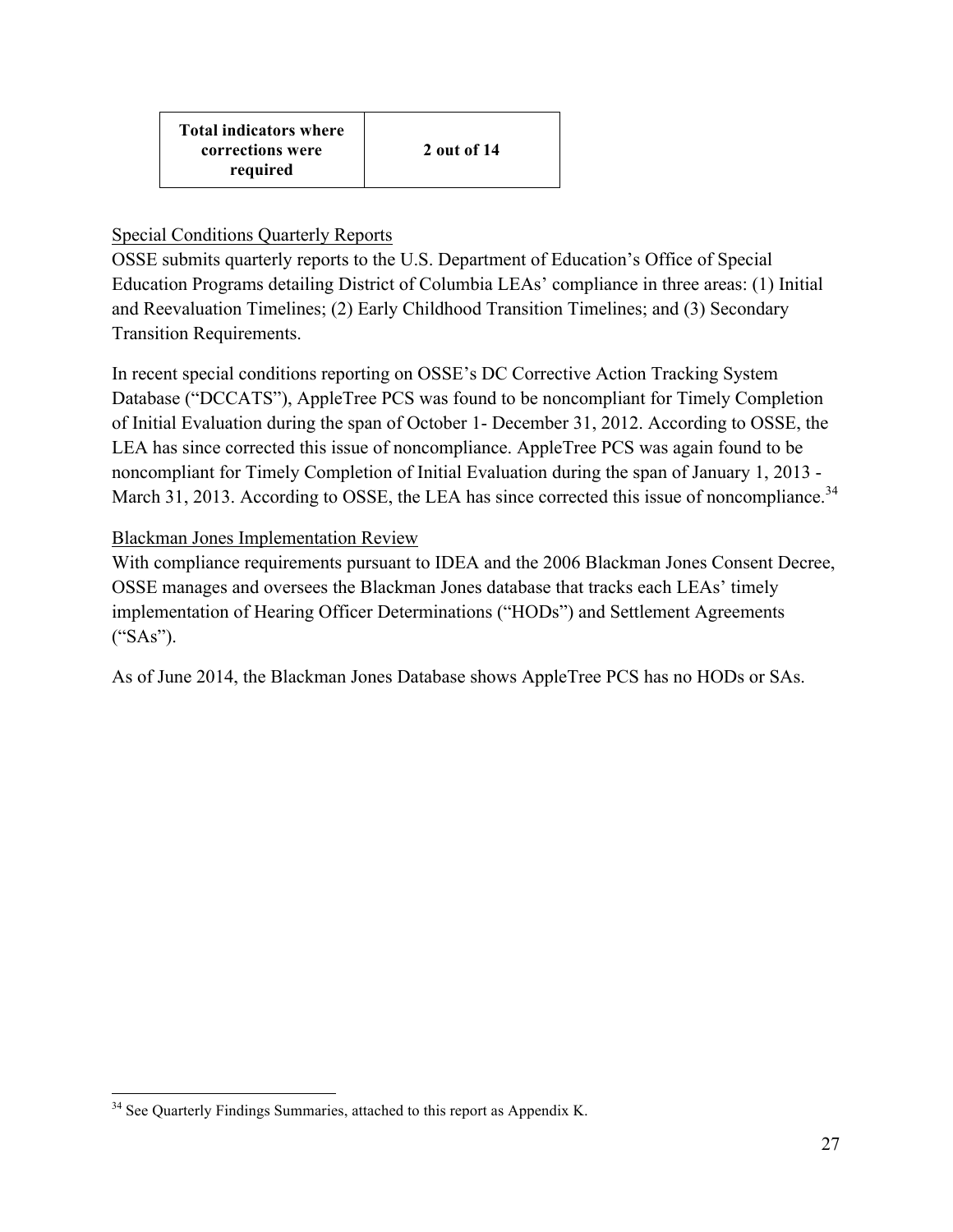## **FISCAL REVIEW**

#### **STANDARD OF REVIEW**

The SRA requires PCSB to revoke a school's charter if PCSB determines that the school:

- Has engaged in a pattern of non-adherence to generally accepted accounting principles ("GAAP");
- Has engaged in a pattern of fiscal mismanagement; and/or
- Is no longer economically viable.<sup>35</sup>

As part of the charter review process, PCSB reviewed AppleTree Charter School's financial record regarding these areas.<sup>36</sup>

#### **SUMMARY OF FINDINGS**

AppleTree PCS has no pattern of non-adherence to GAAP, nor are there indications that it engaged in a pattern of fiscal mismanagement. The school received the highest possible score on PCSB's Charter Audit Resource Management framework – also known as the CHARM**™ -** in each year from FY2011 to FY2013. While many financial metrics improved in FY2014, the School's fiscal score will decline slightly due to two audit findings and a qualified opinion on its compliance with the National School Lunch and Breakfast Program. The school has received all unqualified audits on its financial statements in each of the last four years.

#### **FINANCIAL OVERVIEW**

The following table provides an overview of AppleTree PCS's financial information over the past four fiscal years. Enrollment almost doubled in FY2011 with a corresponding increase in revenue. In the last two years, enrollment has risen incrementally to 647 students in FY2014. The school has had four consecutive years of operating surpluses, which has allowed it to build a much stronger balance sheet, growing both its net asset position and cash balances.

<sup>&</sup>lt;sup>35</sup> See D.C. Code § 38-1802.13(b).<br><sup>36</sup> This review is based on the school's FY2011, FY2012, FY2013, and FY2014 audits, attached to this report as Appendix L.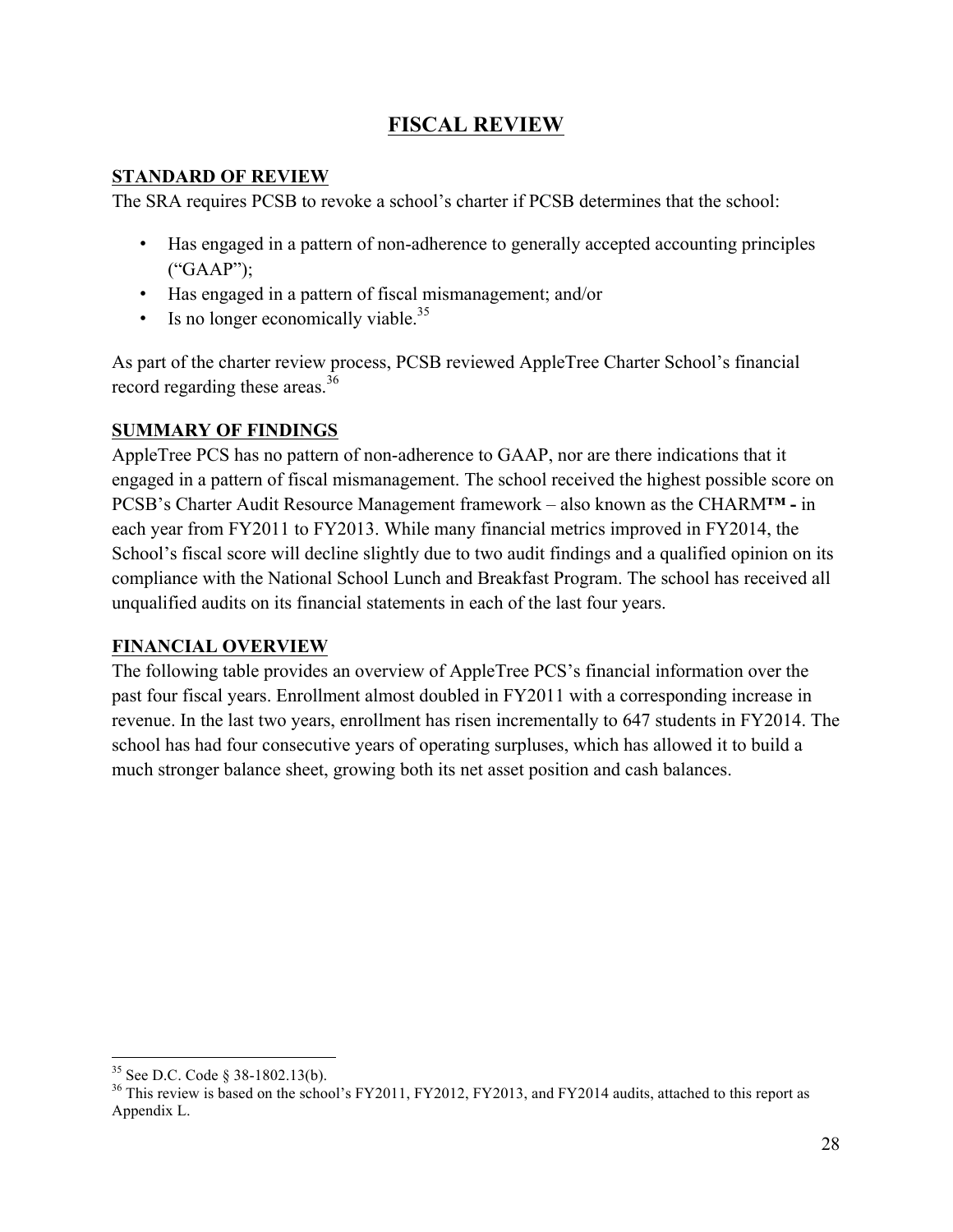|                                                      | <b>Audit Year</b> |              |              |              |  |  |  |
|------------------------------------------------------|-------------------|--------------|--------------|--------------|--|--|--|
|                                                      | 2011              | 2012         | 2013         | 2014         |  |  |  |
| <b>Audited Enrollment</b>                            | 317               | 617          | 639          | 647          |  |  |  |
| Total DC Funding<br>Allocation                       | \$5,024,489       | \$10,085,050 | \$11,008,686 | \$11,063,469 |  |  |  |
| <b>Total Federal Entitlements</b><br>and Funding     | \$1,720,231       | \$810,728    | \$404,243    | \$874,568    |  |  |  |
| Unrestricted Cash and Cash<br>Equivalents on 6/30/14 | \$608,102         | \$1,038,521  | \$1,576,777  | \$2,341,590  |  |  |  |
|                                                      |                   |              |              |              |  |  |  |
| <b>Total Assets</b>                                  | \$6,177,404       | \$6,453,414  | \$6,680,045  | \$7,634,887  |  |  |  |
| <b>Total Current Assets</b>                          | \$3,280,650       | \$1,513,082  | \$19,752,102 | \$2,931,895  |  |  |  |
| <b>Total Liabilities</b>                             | \$4,488,584       | \$4,458,402  | \$4,080,884  | \$4,033,359  |  |  |  |
| <b>Total Current Liabilities</b>                     | \$1,081,796       | \$1,271,406  | \$1,113,680  | \$1,285,947  |  |  |  |
| Net Asset Position                                   | \$1,688,820       | \$1,995,012  | \$2,599,161  | \$3,601,528  |  |  |  |
|                                                      |                   |              |              |              |  |  |  |
| <b>Total Revenues</b>                                | \$6,982,093       | \$11,198,735 | \$12,008,981 | \$13,032,827 |  |  |  |
| <b>Total Expenses</b>                                | \$5,750,787       | \$10,892,540 | \$11,404,832 | \$12,030,460 |  |  |  |
| Change in Net Assets                                 | \$1,231,306       | \$306,195    | \$604,149    | \$1,002,367  |  |  |  |

#### **SPENDING DECISIONS**

The following table provides an overview of AppleTree PCS's spending decisions over the past four years. In FY2012, the school's spending on personnel increased due to its increased enrollment, from 54% to 62% percent of its total revenue, in line with the typical charter school in DC. As the school has grown over the four-year period, its occupancy costs have almost doubled. However, as a percentage of revenue, occupancy costs have remained in a relatively tight range between 17-19%. All of the school's spending ratios are near the average of DC charter schools.

|                                              | <b>Audit Year</b> |              |               |                         |    |           |               |           |
|----------------------------------------------|-------------------|--------------|---------------|-------------------------|----|-----------|---------------|-----------|
|                                              |                   | 2011<br>2012 |               | 2013                    |    | 2014      |               |           |
| <b>Total Personnel Salaries and Benefits</b> | \$                | 3,760,675    | \$.           | 6,953,220               | \$ | 7,576,897 | S             | 8,127,002 |
| <b>Total Direct Student Costs</b>            | \$                | 602,697      | S             | 1,043,719               | S  | 907,556   | S             | 886,140   |
| <b>Total Occupancy Expenses</b>              | \$                | 1,178,731    | S             | 2,078,105               | S  | 2,135,829 | <sup>\$</sup> | 2,241,869 |
| Total Office Expenses                        | \$                | 93,943       | <sup>\$</sup> | 259,509                 | S  | 268,965   | <sup>\$</sup> | 306,205   |
| <b>Total General Expenses</b>                | \$                | 114,741      | S             | 557,987                 | \$ | 515,585   | S             | 469,244   |
| Operating Surplus/(Deficit)                  | \$                | 1,231,306    | <sup>\$</sup> | 306,195                 | \$ | 604,149   | S             | 1,002,367 |
|                                              |                   |              |               | as a percent of revenue |    |           |               |           |
| <b>Total Personnel Salaries and Benefits</b> |                   | 54%          |               | 62%                     |    | 63%       |               | 62%       |
| <b>Total Direct Student Costs</b>            |                   | $9\%$        |               | 9%                      |    | 8%        |               | $7\%$     |
| <b>Total Occupancy Expenses</b>              |                   | 17%          |               | 19%                     |    | 18%       |               | 17%       |
| <b>Total Office Expenses</b>                 |                   | $1\%$        |               | $2\%$                   |    | $2\%$     |               | $2\%$     |
| <b>Total General Expenses</b>                |                   | $2\%$        |               | $5\%$                   |    | $4\%$     |               | $4\%$     |
| Operating Surplus/(Deficit)                  |                   | 18%          |               | $3\%$                   |    | $5\%$     |               | 8%        |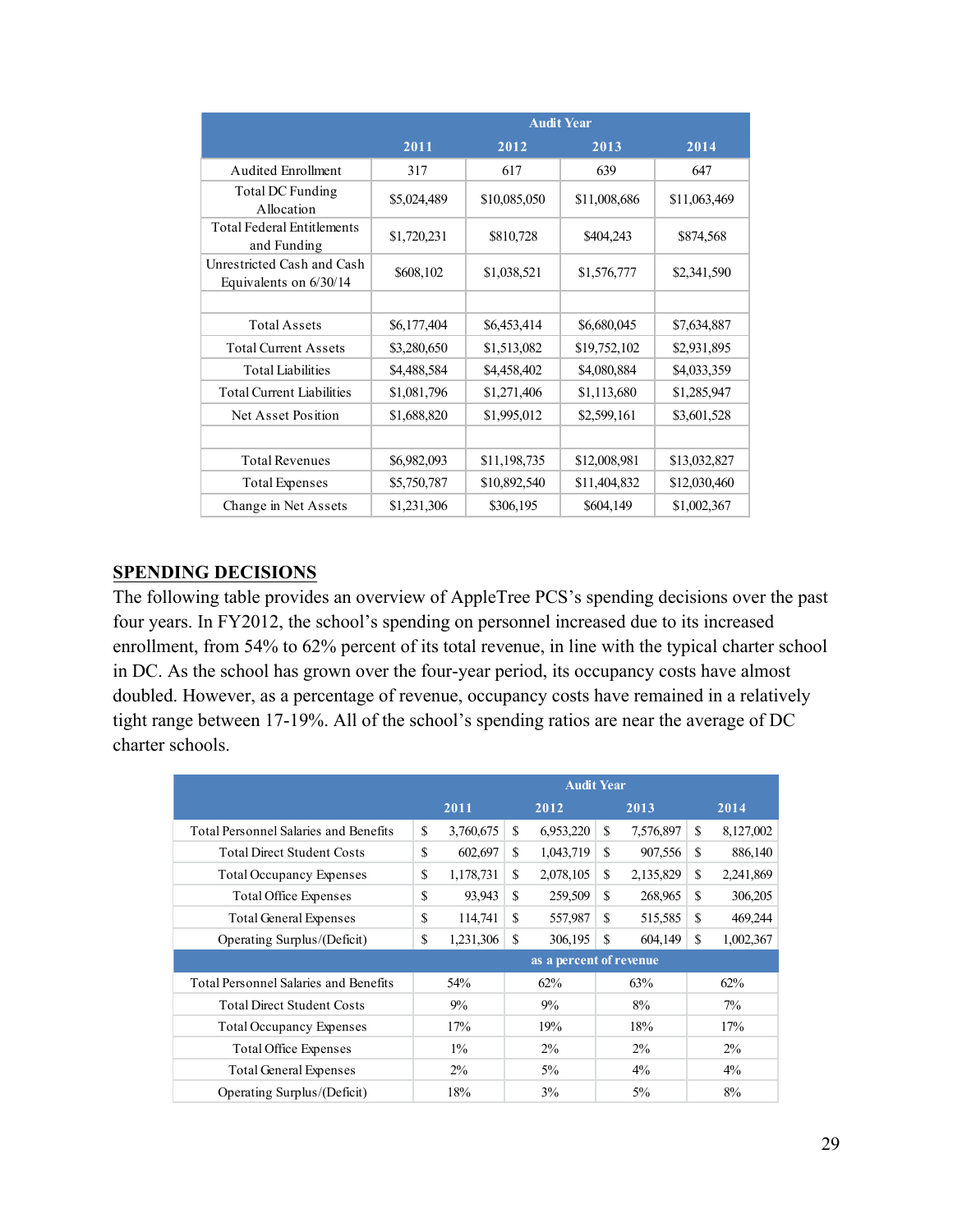#### **ADHERENCE TO GENERALLY ACCEPTED ACCOUNTING PRINCIPLES**

**Audits of AppleTree Charter School establish that the School has adhered to GAAP.** The auditor expressed unqualified/unmodified opinions on the financial statements in each of the past four years. However, the school received a qualified program opinion for its compliance with the National School Lunch Program in FY2014. Additionally, auditors noted two findings in the most recent year. One of the findings was due to the school's controls around the lunch program. Specifically, AppleTree PCS failed to certify all of the forms submitted by parents. The other finding was due to a lack of a lease or sublease agreement on file to support lease payments to a third party landlord for office space. In both cases, the school's management has responded with a plan to rectify the findings.

|                                                                                                                                                                                                          | <b>FY2011</b>           | <b>FY2012</b> | <b>FY2013</b>                       | <b>FY2014</b>  |
|----------------------------------------------------------------------------------------------------------------------------------------------------------------------------------------------------------|-------------------------|---------------|-------------------------------------|----------------|
| Statement Opinion. Required when auditor finds areas of doubt/questionable<br>matters.                                                                                                                   |                         |               | Unqualified Unqualified Unqualified | Unmodified     |
| <b>Statement Material Weakness.</b> A deficiency in internal control, indicating a<br>reasonable possibility that a material financial misstatement will not be prevented.                               | N <sub>0</sub>          | No.           | N <sub>0</sub>                      | N <sub>0</sub> |
| Statement Non-Compliance. Auditor tests for compliance with certain provisions<br>of laws, regulations, contracts, and grant agreements.                                                                 | N <sub>0</sub>          | No.           | No.                                 | N <sub>0</sub> |
| Program Opinion (A133). Review of compliance with federal requirements<br>conducted when school receives \$500K+ in federal funds.                                                                       | Unqualified Unqualified |               | N/A                                 | Qualified      |
| <b>Program Material Weakness (A133).</b> Lack of internal control over<br>compliance with applicable laws, regulations, etc.                                                                             | No.                     | No.           | N/A                                 | No.            |
| <b>Findings &amp; Ouestioned Costs.</b> Findings important enough to merit attention by<br>those charged with governance, with documentation of corrective action plans noting<br>the responsible party. | $\theta$                | $\Omega$      | $\theta$                            | $\overline{2}$ |
| <b>Unresolved Prior Year Findings.</b> Disclosure of prior audit findings that have not<br>been corrected.                                                                                               | $\theta$                | $\Omega$      | $\theta$                            | $\Omega$       |
| <b>Going-Concern Issue.</b> Indicates the financial strength of the school is questioned.                                                                                                                | N/A                     | No.           | N <sub>0</sub>                      | N <sub>0</sub> |
| <b>Debt-Compliance Issue.</b> School was not in compliance with certain debt<br>covenants. A debt-compliance issue may prelude insolvency.                                                               | N/A                     | No.           | N <sub>0</sub>                      | N <sub>0</sub> |

## **FISCAL MANAGEMENT**

**The school has not engaged in a pattern of fiscal mismanagement.** While the School had audit findings in FY2014, the first in several years, there are no other concerning signs in the financial statements. The school has grown significantly over the last several years, and has used the additional revenue to strengthen its balance sheet. For the years of this review, AppleTree PCS has consistently received unqualified opinions on its financial statements.

The AppleTree Institute, the school's management organization<sup>37</sup>, managed all aspects of its finances, including accounting and fiscal compliance services. AppleTree PCS and AppleTree Institute are related parties, and share the same board of directors.<sup>38</sup> The school also leases and subleases facilities from AppleTree Institute. In FY2014, AppleTree PCS paid its CMO

<sup>&</sup>lt;sup>37</sup> While the school maintains that the AppleTree Institute is not a management organization of the school, PCSB believes that it is appropriate to characterize the relationship as such given that AppleTree Institute provides both administrative and educational services to the LEA.

<sup>&</sup>lt;sup>38</sup> See Appendix L..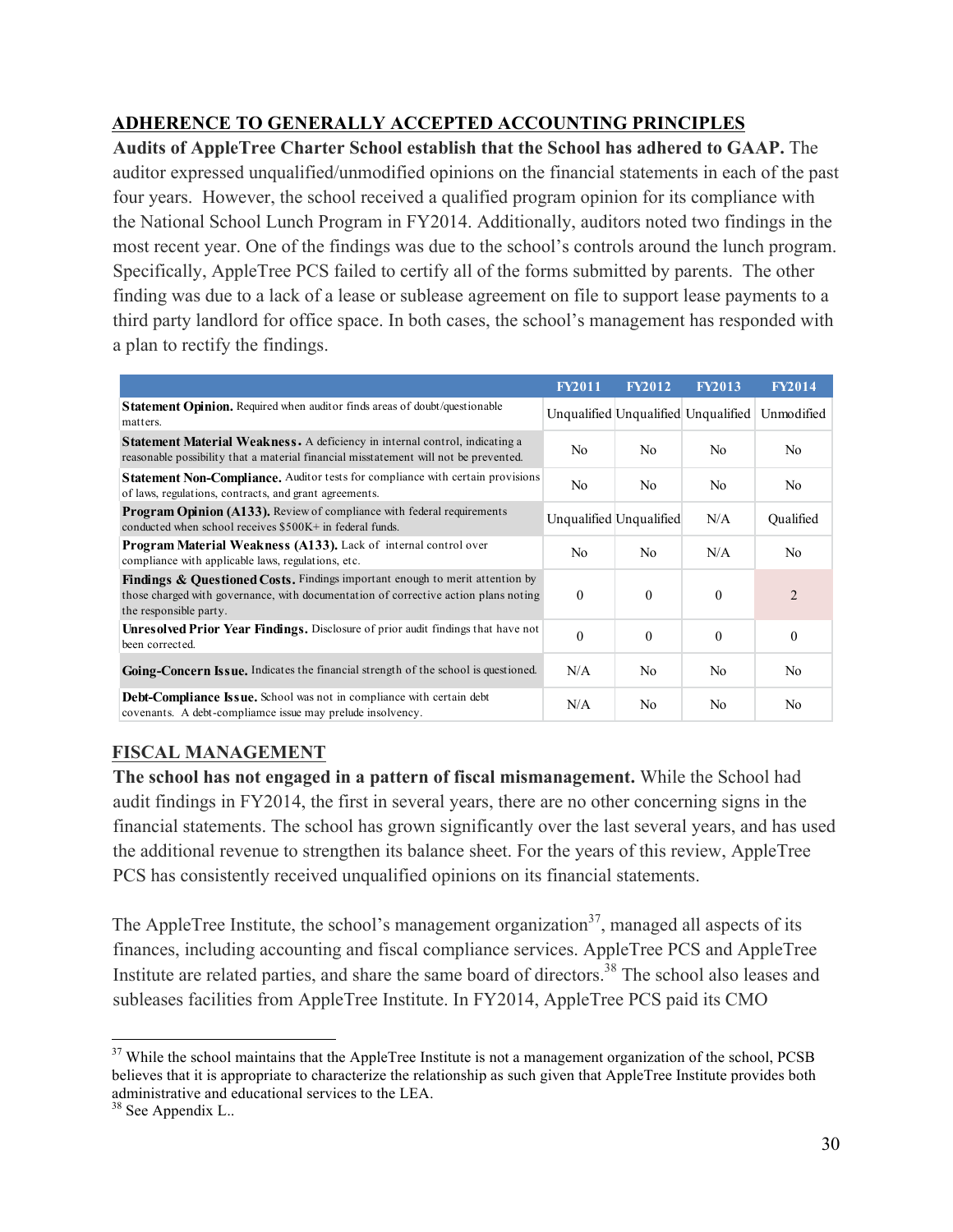\$407,619 for administrative costs. It paid an additional \$207,000 to AppleTree Institute to provide services related to its federal grant to develop its curriculum.<sup>39</sup>

## **ECONOMIC VIABILITY**

**AppleTree PCS is economically viable.** Audited enrollment has more than doubled in the last four years to 647 students in FY2014. The additional revenue has enabled the school to build its cash position and net assets. The following tables provide a summary of financial results for the past four fiscal years. Areas of concern (where the school falls outside the norm among DC charter schools) are highlighted where applicable.

#### Financial Performance

PCSB assesses a school's financial performance with two key indicators. The first indicator is a school's "operating result" – how much its total annual revenues exceed its total annual expenditures. In general, PCSB recommends that a school's annual operating results are positive. Another indicator of a school's financial performance is its earnings before depreciation  $("EBAD")<sup>40</sup>$ , a financial performance measure of profitability. Based on these measures, **AppleTree PCS's financial performance has been strong in the most recent four years.**

|                                   | <b>Indicator</b> |             | <b>Audit Year</b> |           |             |
|-----------------------------------|------------------|-------------|-------------------|-----------|-------------|
|                                   | of Concern       | 2011        | 2012              | 2013      | 2014        |
| Operating<br>Surplus/(Deficit)    | < 0              | \$1,231,306 | \$306,195         | \$604,149 | \$1,002,367 |
| Earnings Before<br>Depreciation   | < 0              | \$1,285,620 | \$540,149         | \$916,290 | \$1,319,635 |
| Aggregated 3-Year Total<br>Margin | $\le -1.5$       | $12.0\%$    | $6.9\%$           | $7.1\%$   | 5.3%        |

## **Liquidity**

Two indicators of a school's short-term economic viability are its current ratio<sup>41</sup> and its days of cash on hand.<sup>42</sup> A current ratio greater than one indicates a school's ability to satisfy its immediate financial obligations. The school's current ratio has been above 1.0 in all four years and was 2.3 at the end of FY2014.

Days of cash on hand is an important liquidity measure because it reflects whether a school can withstand unexpected cash delays and still satisfy its financial obligations. Typically, 90 days or more of cash on hand is recommended. Less than 30 days of cash on hand is a liquidity concern. **AppleTree PCS's cash on hand has been above 30 days each of the last four years and** 

<sup>&</sup>lt;sup>39</sup> See AppleTree PCS FY2014 audit, pp. 7 and 12.<br><sup>40</sup> EBAD is the change in net assets plus amortization and depreciation.<br><sup>41</sup> A school's current ratio is its current assets divided by current liabilities.<br><sup>42</sup> "Cash o It is a measure of the school's ability to pay debts and claims as they come due.